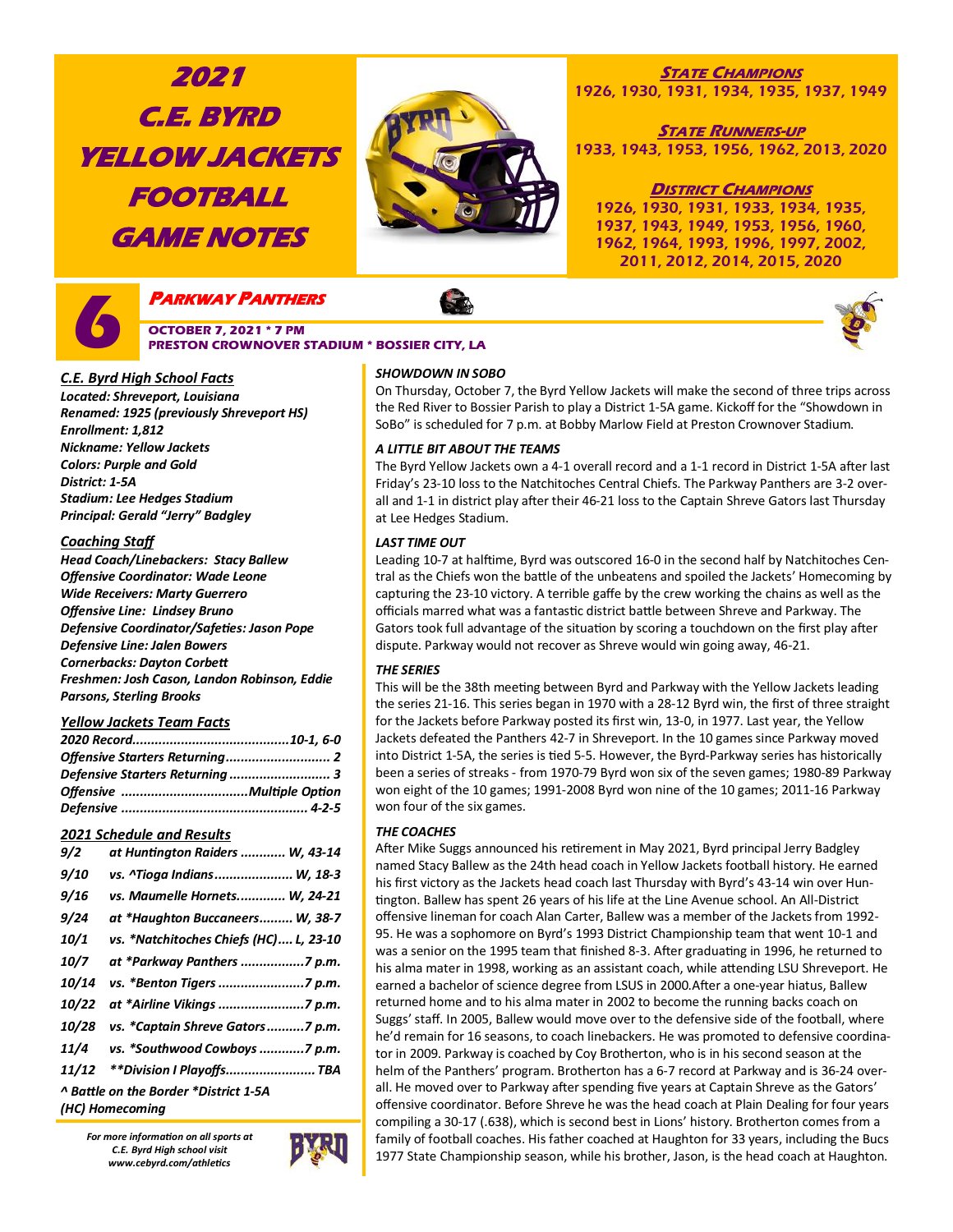





### **Stacy Ballew's Bio**

**Education High School: Byrd, 1996 College: LSU Shreveport, B.S., 2000**

**Player All-District offensive lineman for Byrd Yellow Jackets**

#### **Coach**

**-2001 - Assistant coach at Byrd High School - Coach at Acton Junior High School, Granbury, TX -04 - Running backs coach at Byrd High School -08 - Linebackers coach at Byrd High School -2020 - Defensive Coordinator / Linebackers coach at Byrd High School**

**2021 - Head coach at Byrd High School**

#### **Family**

**Wife - Jennifer Lord Ballew Children - Daughter - LeighAnne; Son - Jackson (both Byrd students)**

#### **Byrd's yearly record while an Assistant Coach**

| <b>Head Coaching Record at Byrd</b> |  |
|-------------------------------------|--|
|                                     |  |

### *THE BALLEW BIOGRAPHY*

Stacy Ballew is in his first season as the head coach of the C.E. Byrd Yellow Jackets. However, Ballew is no stranger to the purple and gold having spent 26 years of his life, four as a student athlete and 22 as an assistant coach, at the Line Avenue school.

An All-District offensive lineman for coach Alan Carter, Ballew was a member of the Jackets from 1992-95. He was a sophomore on Byrd's 1993 District Championship team that went 10-1 and was a senior on the 1995 team that finished 8-3. After graduating in 1996, he returned to his alma mater in 1998, working as an assistant coach, while attending LSU Shreveport. He earned a bachelor of science degree from LSUS in 2000.

In 2001, Ballew left Shreveport and Byrd for a coaching position at Acton Junior High School in Granbury, Texas. His time in the Lone Star state was short lived as he returned home and to his alma mater in 2002 to become the running backs coach under head coach Mike Suggs.



In 2005, Ballew would move over to the defensive side of the

football, where he'd remain for 16 seasons, to coach linebackers. Suggs promoted Ballew to defensive coordinator in 2009. He'd oversee some of the top "Purple Swarm Defenses" in school history.



Under his tutelage, the 2020 Purple Swarm Defense was one of the best in program history allowing just over 200 yards and 14 points a game. Byrd was particularly impressive against the run giving up just 80.3 yards per game and 3.0 yards per carry.

After Suggs retired in May 2021, Byrd principal Jerry Badgley named Ballew the 24th head coach in Yellow Jackets football history.

The 43-year-old Ballew has been married to the former Jennifer Lord for 20 years. The couple has twins, LeighAnne and Jackson, who are seniors at Byrd.

| <b>Shreveport-Byrd Coaching Records</b> |                           |                |                |                |       |
|-----------------------------------------|---------------------------|----------------|----------------|----------------|-------|
| Coach                                   | Years                     | W              | L              | Ι              | Pct   |
| <b>Mike Suggs</b>                       | 1998-2020                 | 167            | 89             | $\Omega$       | .652  |
| H.M. Knilans                            | 1926-34                   | 74             | 10             | 5              | .860  |
| Lee Dobson                              | 1935-45                   | 72             | 31             | $\overline{7}$ | .686  |
| Jack Rowan                              | 1946-55                   | 68             | 40             | 4              | .625  |
| J.D. Cox                                | 1960-67                   | 59             | 31             | $\overline{2}$ | .655  |
| Alan Carter                             | 1990-97                   | 51             | 33             | 0              | .607  |
| Jimmy Harrison                          | 1968-76                   | 42             | 48             | $\overline{2}$ | .467  |
| George Hoy                              | 1923-25                   | 23             | 4              | $\overline{2}$ | .827  |
| Lee Hedges                              | 1956-59                   | 23             | 19             | 3              | .544  |
| Jerry Burton                            | 1977-82                   | 23             | 37             | $\Omega$       | .439  |
| E.L. Alberson                           | 1920-22                   | 19             | 4              | 5              | .768  |
| Unknown                                 | 1905-06, '09-11, '13, '18 | 17             | 5              | 3              | .740  |
| Boyd Cole                               | 1985-89                   | 11             | 39             | $\Omega$       | .275  |
| S.E. Davies                             | 1914-15                   | 6              | 5              | $\mathbf{1}$   | .542  |
| <b>Stacy Ballew</b>                     | 2021                      | 4              | 1              | 0              | .800  |
| <b>Frank Bridges</b>                    | 1916                      | 4              | 3              | $\Omega$       | .571  |
| Evans                                   | 1907                      | 3              | $\overline{2}$ | $\Omega$       | .600  |
| Scovell                                 | 1919                      | $\overline{2}$ | 3              | 0              | .400  |
| Douglas Sentell                         | 1912                      | $\mathbf{1}$   | 0              | 0              | 1.000 |
| A. Bogard                               | 1917                      | $\Omega$       | 3              | $\mathbf{1}$   | .125  |
| Tom Cathey                              | 1983-84                   | $\Omega$       | 18             | 0              | .000  |
| <b>Totals</b>                           | 117 Years                 | 669            | 425            | 35             | .608  |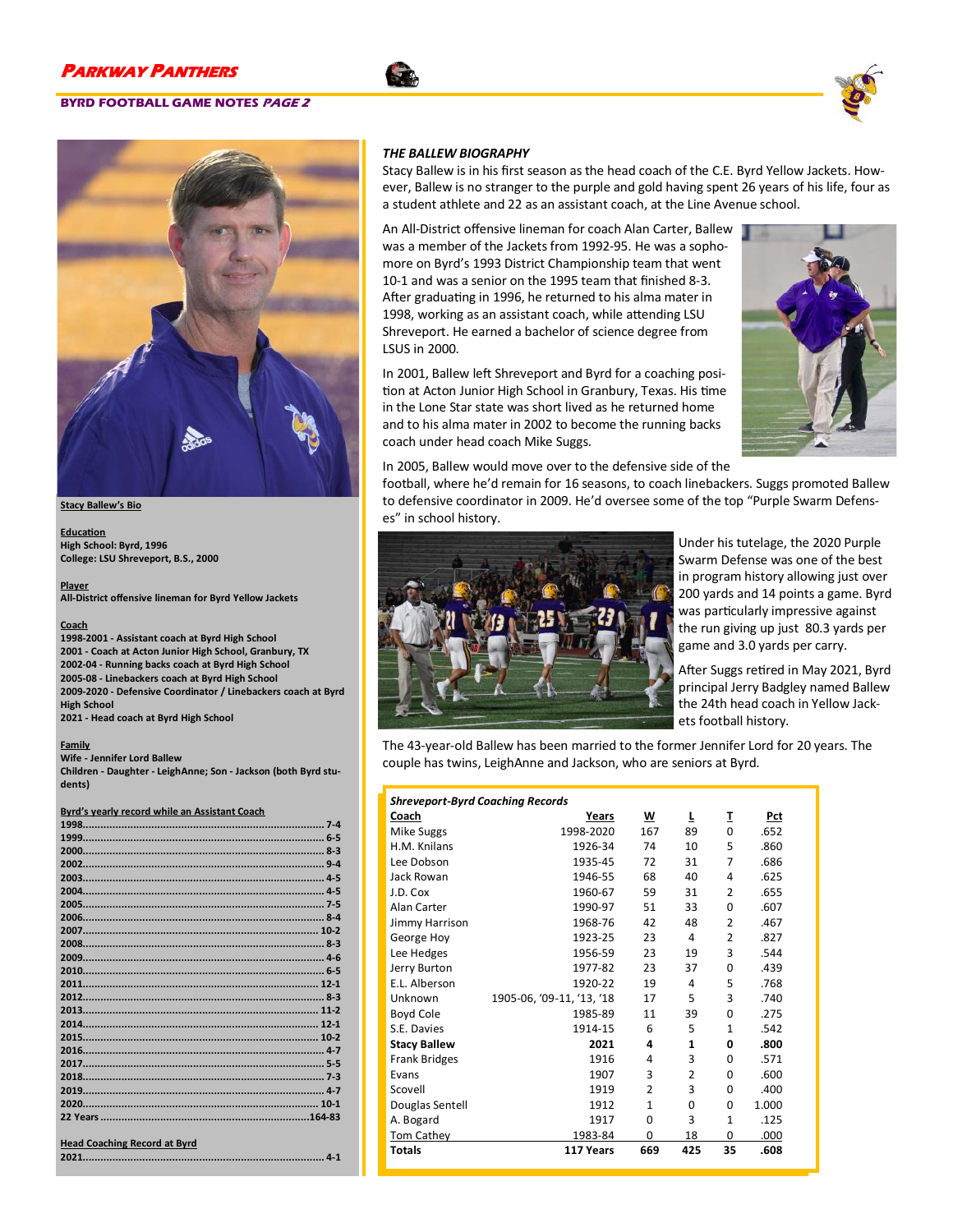### **BYRD FOOTBALL GAME NOTES PAGE 3**

### *2021 District 1-5A Records and Standings*

### *Recent Results*

Captain Shreve 46, Parkway 21 Airline 36, Southwood 14 Natchitoches Central 23, Byrd 10 Benton 42, Haughton 21

| 2021 Byrd vs. Natchitoches Central |   |   |   |       |
|------------------------------------|---|---|---|-------|
| <b>Natchitoches</b>                | n |   | a | $-23$ |
| Bvrd                               |   | n | 0 | -- 10 |

BHS - Devon Strickland 5 run (Michael Hamauei kick) NC - Justin Aaron 30 pass from B.J. Young (Sam Maggio kick)

BHS - Hamauei 41 field goal

NC - Justin Aaron 42 pass from B.J. Young (Maggio kick) NC - Team safety

NC - Caylin Demars 29 run (Maggio kick)

|                     | NC           | <b>BHS</b>  |
|---------------------|--------------|-------------|
| <b>First Downs</b>  | 11           | 8           |
| Rushing Att - Yards | 40-141       | 39-97       |
| Passing Yards       | 113          | 49          |
| Passes (C-A-I)      | $7 - 10 - 0$ | $3 - 6 - 0$ |
| Punts-Avg.          | $6 - 31.7$   | $5 - 37.6$  |
| Fumbles-Lost        | $1 - 0$      | $1 - 0$     |
| Penalties-Yards     | 8-88         | 8-86        |

#### **Individual Leaders**

**Rushing** - NC: C. Demars 28-132, Jeremiah Miles 3-7, Young 9-2; BHS: Strickland 11-39, Lake Lambert 12-32, Mitchell Ramsey 7-21, Tyler Nichols 6-19, Dixon Poirier 2- 10, Team 1-(-24).

**Passing** - NC: Young 7-10-0 113; BHS: Lambert 3-6-0 49. **Receiving** - NC: Aaron 3-93, Camryn Davis 2-19, Demars 1- 3, Braylin Demars 1-(-2); BHS: Logan Pons 2-32, Strickland 1-17.

#### *Byrd Yellow Jackets Football on Social Media*



*Join the Byrd Yellow Jackets Football - Family, Friends & Fans Group on Facebook*

#### *Instagram*

*C.E. Byrd Football - c.e.byrdfootball C.E. Byrd High School - cebyrdhighschool Byrd Athletics - cebyrdathletics Charlie Cavell - VoiceofByrd*

#### *Twitter*

*Byrd Football @cebyrd\_football C.E. Byrd High School @CEByrdHigh Byrd Athletics @cebyrdathletics Charlie Cavell @VoiceofByrd*



### *YELLOW JACKET STINGERS*

This is the 117th season of Yellow Jackets football, 96th as C.E. Byrd...Yellow Jackets football began in 1905 and competed as Shreveport High School through the 1925 season prior to the school's name change in late September of that year...In those 21 seasons of SHS football, the Yellow Jackets compiled an impressive 75-29-12 record...In the 117-year combined history of Shreveport-Byrd football, the Yellow Jackets have won seven state championships and have been the state runners-up seven times…Shreveport-Byrd owns a 669-425-35 (.608) overall won-loss record...Retired coach Mike Suggs is the school's alltime winningest coach with a 167-89 (.652) record...Byrd captured the 2020 District 1-5A crown, and has won 23 district titles in the school's history…Byrd won six district titles under Suggs, the most for one coach in school history…Byrd has made the playoffs 15 of the last 16 years, the longest run in school history...Byrd has participated in the playoffs in 31 different seasons and holds a 33-30-2 record…In 2020, the Jackets reached the state finals for the 14th time in school history and the first time since 2013…For three consecutive seasons from 2013-15 Byrd posted double-digit wins, a first in school history...Mitchell Ramsey scored three touchdowns in Byrd's 24-21 win over the Maumelle Hornets...Ramsey was the first Yellow Jacket to score three or more touchdowns in a game since William Berry scored four TDs against Airline on Nov. 7, 2020...Ramsey's 79 yard punt return for a touchdown against Maumelle was the first for the Yellow Jackets since Jalin Thomas' 78-yard return for a TD against Barbe on Sept. 4, 2015...Through the first five games, Ramsey is averaging 134.6 all-purpose yards per game…Senior place kicker Michael Hamauei's 42-yard field goal proved to be the difference in Byrd's win over Maumelle...The 42-yarder was Hamauei's first career made field goal, and it was Byrd's first 40-plus yard field goal since Scotty Roblow hit a 42-yarder against Captain Shreve on Sept. 27, 2018...Hamauei followed that up with a 37-yarder against Haughton and a 41-yarder against Natchitoches Central...Junior fullback Devon Strickland rushed for a game-high 206 yards and two touchdowns against Huntington...Strickland was the first Byrd back to rush for 200-plus yards in a game since Charlie Barham rushed for 248 against Captain Shreve in 2018...As a team Byrd rushed for 442 yards against the Raiders...It was the highest rushing total for a Yellow Jackets team since rushing for 397 yards against Airline in 2020...The 442 total rushing yards was the first time since 2018 against Shreve (462) that the Jackets eclipsed the 400-yard mark...The six rushing touchdowns against Huntington were the most for Byrd since the Yellow Jackets had six against Parkway in 2020...Byrd's six rushing touchdowns against Huntington marked the second time since scoring seven against Parkway in 2017 that the Jackets had rushed for six touchdowns in a game...Christian Jones blocked a Huntington punt which resulted in a safety...It was the first blocked punt for Byrd since Trent Jones blocked a Shreve punt in 2014...Byrd's 43-14 win over Huntington was the first for coach Stacy Ballew...The 43 points scored by the Jackets against the Raiders were the most points scored by Byrd since beating Southwood 51-0 last year...Byrd had just 97 rushing yards against Natchitoches Central...It was the Jackets' lowest rushing total since 2019 when Byrd had just 104 rushing yards against Natchitoches...It was also the first time since 2017 against Evangel (61) that Byrd failed to rush for over 100 yards…Safety Ryan Todd had career highs in tackles with eight and pass breakups with three against Maumelle...Safety John Jordan had his first interception of the season against Haughton, then later Ryan Todd picked off a Collin Rains pass as well...The Jackets also recovered a fumble against Haughton marking the first time all season Byrd has forced three turnovers in a game...Byrd's 146 yards of total offense against Natchitoches Central was the Jackets' lowest output since totaling just 157 yards against West Monroe in 2019.

### *THE 2021 SCHEDULE, POLLS & MORE*

Six of the 10 opponents on Byrd's 2021 schedule made the playoffs in 2020. Haughton, Airline and Captain Shreve each made to the 2020 Class 5A playoffs, while Tioga made it to the Class 4A quarterfinals. With Byrd being designated a "select" school, the Yellow Jackets will once again participate in the 12-team, 2021 Division I Playoffs. After its 23-10 loss to Natchitoches Central, Byrd dropped out of Top 10 in all three polls. Captain Shreve is ranked seventh in both the Louisiana Sports Writer's Association and CrescentCitySports.com rankings. The Gators are ranked 10th in the GeauxPreps poll. Natchitoches Central (18), Byrd (6) and Benton (4) received votes in the LSWA rankings, while the Chiefs were and Jackets were among the "first five out" in the GeauxPreps.com poll. The Chiefs, Jackets and Tigers were among the "others to watch" in the CCS rankings.



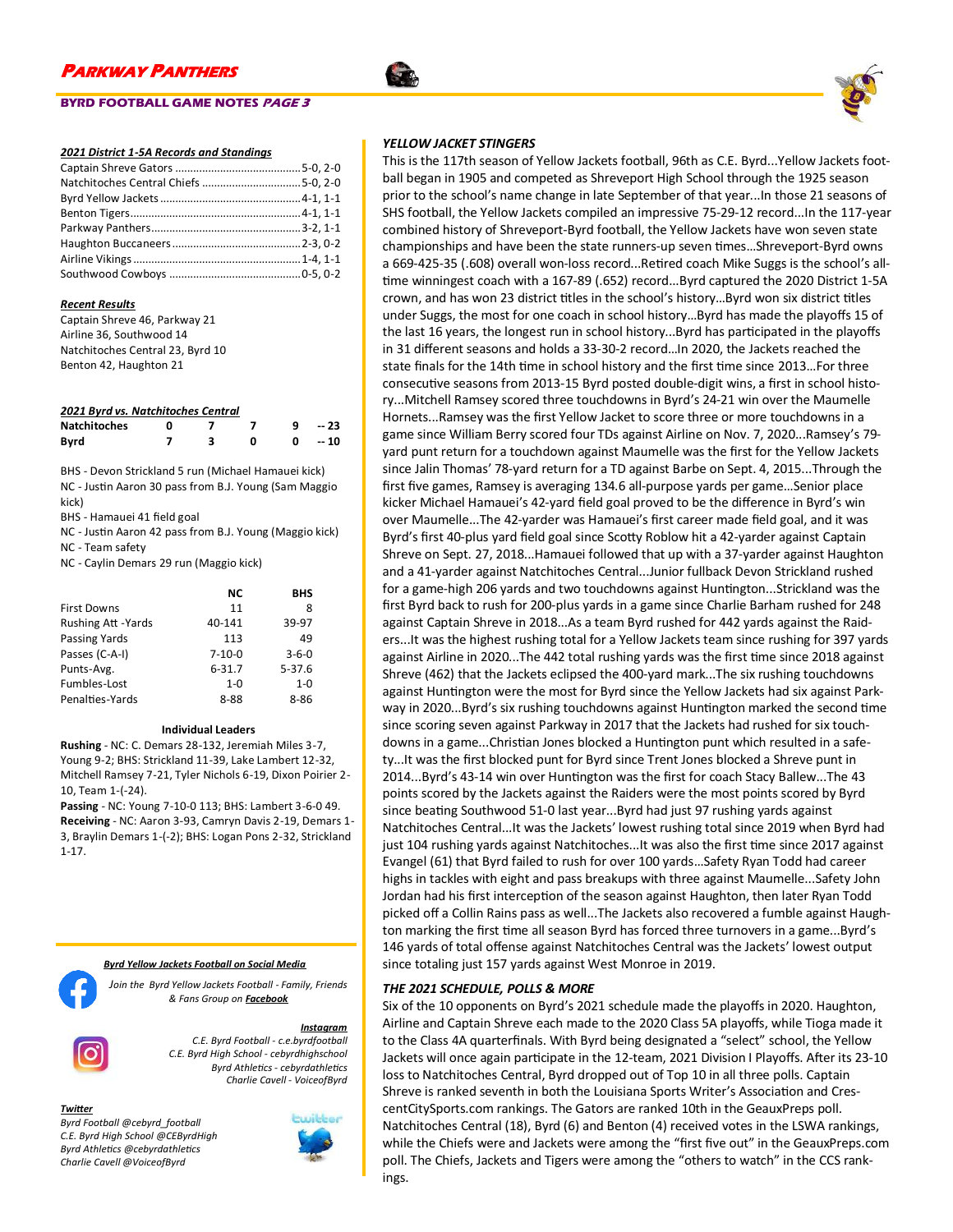### **BYRD FOOTBALL GAME NOTES PAGE 4**

### *Byrd's Record Under Stacy Ballew*

| <b>Points Scored</b> | Won | Loss |
|----------------------|-----|------|
| 60+                  | 0   | 0    |
| $50+$                | 0   | 0    |
| $40+$                | 1   | 0    |
| $30+$                | 1   | 0    |
| $21+$                | 1   | Ω    |
| $-20$                |     |      |
|                      |     |      |

### *Yellow Jackets Record by Uniform*

| Ω<br>Ω<br>2                              | 7<br>Ω |
|------------------------------------------|--------|
|                                          |        |
|                                          |        |
|                                          | n      |
| $\mathcal{P}$                            | 1      |
| Ω                                        | Ω      |
| Π                                        | Ω      |
| 4                                        | 1      |
| <b>Yellow Jackets Record by the Toss</b> |        |
| Won                                      | Loss   |
| 3                                        | 1      |
|                                          | 0      |
| 4                                        | 1      |
|                                          |        |
|                                          | n      |

**Parkway 0 0 0 7 -- 7 Byrd 21 7 7 7 -- 42**

#### BHS - Jason Little 3 run (Brayden Hermes kick)

BHS - William Berry 3 run (Hermes kick)

- BHS Little 4 run (Hermes kick)
- BHS Little 1 run (Hermes kick)
- BHS Berry 20 run (Hermes kick)

BHS - Josh Allen 45 run (Michael Hamaeui kick) PHS - Rontavious Richmond 10 run (Aeron Burrell kick)

|                      | <b>PHS</b>   | <b>BHS</b> |
|----------------------|--------------|------------|
| <b>First Downs</b>   | 6            | 16         |
| <b>Rushing Yards</b> | 21-88        | 46-278     |
| Passing Yards        | 23           | 71         |
| Passes (C-A-I)       | $8 - 16 - 1$ | 4-7-0      |
| Punts-Avg.           | $4 - 37.5$   | $2 - 38.0$ |
| Fumbles-Lost         | $0 - 0$      | $0 - 0$    |
| Penalties-Yards      | 4-25         | $6 - 50$   |

### **Individual Leaders**

**Rushing** - PHS: Richmond 11-64, Jaylan White 3-16, D. Blackwell 1-9, Cannon Link 4-0, J. Saiz 2-(-1); BHS: Lake Lambert 8-96, Allen 5-58, Little 19-56, Berry 3-27, Mitchell Ramsey 5-25, Venzell Thompson 2-17, Jacob McClure 1-3, William Whitman 1-0, Paul Stephens 1-(-1), Tyler Nichols 1-(-3).

**Passing** - PHS: Link 7-14-1 27, Eli Harper 1-2-0 (-4); BHS: Lambert 4-7-0 71.

**Receiving** - PHS: Jalun Reed 4-16, Ed Moses 2-10, Richmond 1-1, Ashtin Allen 1-(-4); BHS: Kellum Humphrey 4- 71.

Get the latest Byrd football buzz at cebyrd.com/athletics and on the Byrd football app



### *LAMBERT STRUGGLES IN RETURN*

After missing the previous two weeks with a hand injury, junior quarterback Lake Lambert returned to action against Natchitoches Central. Unfortunately for Lambert and Byrd, the Jackets' offense struggled against Natchitoches Central. Lambert had 12 carries for just 27 yards and was 3-for-6 passing for 49 yards against the Chiefs. Natchitoches Central's defense held Byrd to its lowest offensive output (146) since 2019. In the season opener against Huntington, Lambert had eight carries for 76 yards. His 55-yard scamper in the second quarter put the Jackets in position to score their second touchdown. Lambert suffered the hand injury in week two against Tioga.

### *MITCHELL THE MAGNIFICENT*

Senior wingback and kick returner Mitchell Ramsey has picked up right where he left off in 2020. In the season opener against Huntington, Ramsey rushed for 107 yards on just seven carries and had an had a 47 -yard touchdown run. "Mitchell the Magnificent" rushed for 96 yards on 12 carries in the Jackets' 18-3 win over Tioga. Against Maumelle, Ramsey scored three touchdowns to lead Byrd to a 24-21 win over the Hornets. He had a punt return of 79 yards for a score, then had TD runs of 64 and 1 yards. Ramsey also rushed for 102 yards and had nearly 300 all-purpose yards against the Hornets. He rushed for 133 yards and two touchdowns against Haughton. Ramsey had just seven carries for 21 yards against Natchitoches Central. On the season, he is leading the team in rushing with 459 yards and six touchdowns. In 2020, Ramsey had three kickoff returns for touchdowns. The last documented Byrd player to have two kick returns for touchdowns in a season was Frank Pernici in 1955. Ramsey finished the 2020 season with 529 rushing yards and led the team with 949 all-purpose yards, which was an 86.3 per game average. He was a First-Team All-District and All-City selection as a kick returner.

### *LOGAN'S RUN*

With quarterback Lake Lambert sidelined with an injury, coach Stacy Ballew and offensive coordinator Wade Leone turned to senior Logan Pons to take over behind center. Pons got the his first career start against the Maumelle and helped lead the Jackets to the 24-21 victory over the Hornets. Pons was battling Lambert for the starting quarterback job last season before he suffered an ankle injury in the Ruston scrimmage. He returned to action against Natchitoches Central, but unfortunately suffered a seasonending knee injury against the Chiefs. Pons had the best game of his career last week against Haughton. He had 15 rushes for 92 yards and a touchdown and went 5-for-8 passing for 58 yards against the Bucs.

### *LAST TIME VERSUS PARKWAY*

Byrd scored touchdowns on its first four possessions, three by Jason Little and one by William Berry, to jump out to a 28-0 first half lead against Parkway. The Jackets would add two more scores in the second half, including Josh Allen's 45-yard scamper, to beat the Panthers 42-7. Lake Lambert led the Jackets in rushing with 96 yards on just eight carries. Byrd's Purple Swarm Defense held the Panthers to just 111 yards of total offense.

### *DID YOU KNOW?*

Did you know that former Yellow Jackets head coach Alan Carter coached at Parkway prior to Byrd? Carter guided the Panthers to an 8-3 record in 1987 and a 10-2 record in 1988. In 1989, Parkway fell to 2-8. Also, did you know that the late Ray Doyle was the head coach at Parkway before moving to Byrd as an assistant coach on Mike Suggs' staff?

|     | <b>Byrd Career Rushing Leaders</b> |      |      |     |
|-----|------------------------------------|------|------|-----|
| Rk. | Player (Years)                     | Car. | Yds. | TDs |
| 1.  | Justan Gibson (2004-06)            | 497  | 3747 | 47  |
| 2.  | Arlenzia Jackson (1987-89)         | 791  | 3085 | 31  |
| 3.  | Brandon Nightingale (1998-00)      | 477  | 3044 | 42  |
| 4.  | Arnaz Battle (1995-98)             | 277  | 2614 | 49  |
| 5.  | Charlie Barham (2016-18)           | 446  | 2361 | 28  |
| 6.  | John Martin Anthony (2006-08)      | 355  | 2331 | 19  |
| 7.  | Duan Maiden (1990-92)              | 424  | 2261 | 24  |
| 8.  | Richard Carthon (2008-11)          | 301  | 2152 | 44  |
| 9.  | Marques Ashley (1994-96)           | 324  | 1944 | 20  |
| 10. | Xavier Long (2010-12)              | 356  | 1897 | 27  |

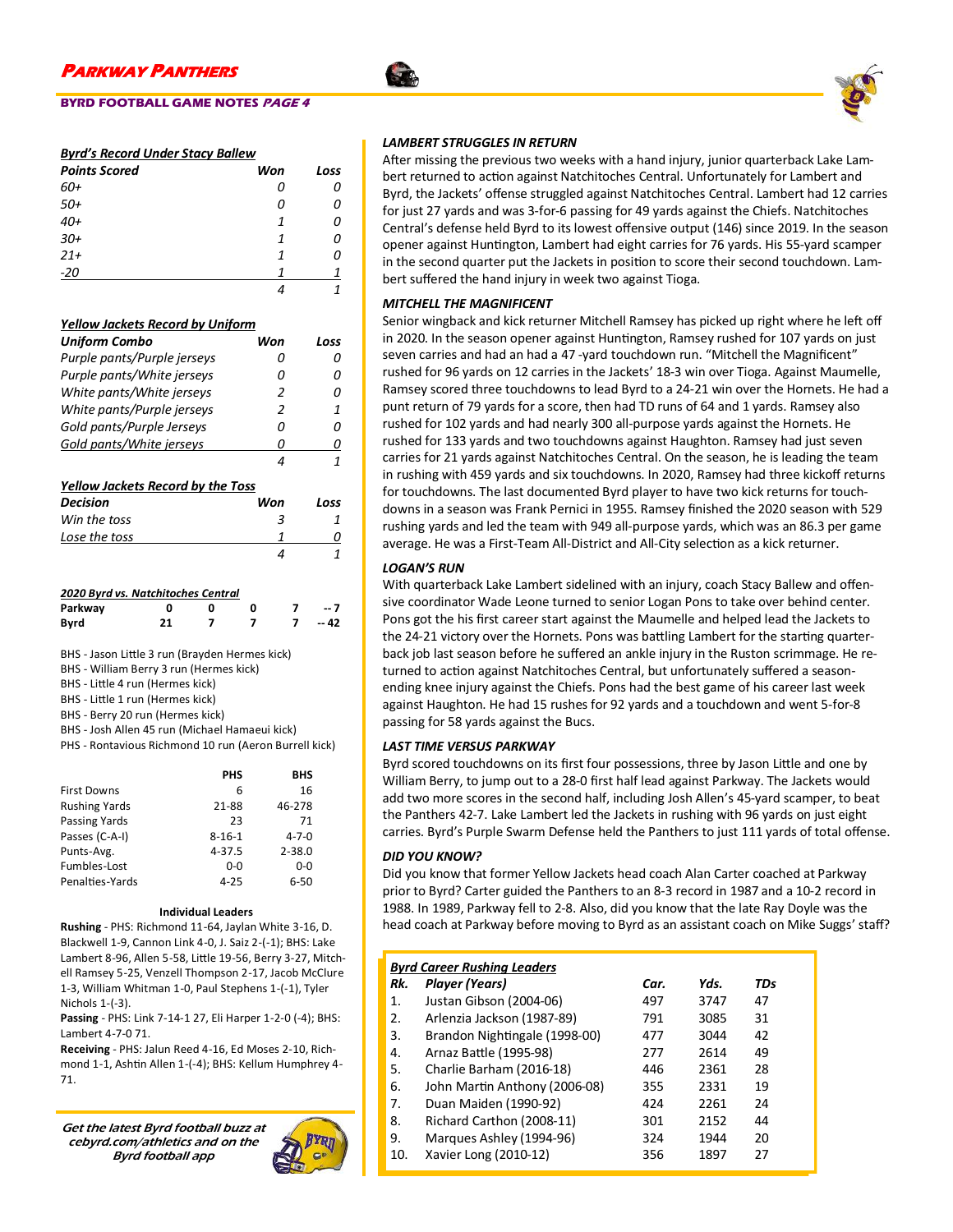### **BYRD FOOTBALL GAME NOTES PAGE 5**

| <b>Yellow Jackets Trends</b>             |                 |                          |  |  |
|------------------------------------------|-----------------|--------------------------|--|--|
| Byrd's Record in the months of           | 2021            | Ballew                   |  |  |
| August                                   | 0-0             | 0-0                      |  |  |
| September                                | 4-0             | 4-0                      |  |  |
| October                                  | 0-1             | $0 - 1$                  |  |  |
| November                                 | 0-0             | 0-0                      |  |  |
| December                                 | 0-0             | $0 - 0$                  |  |  |
|                                          | 3-1             | 3-1                      |  |  |
| <b>Byrd's Non-District Record</b>        | 2021            | <b>Ballew</b>            |  |  |
| at home                                  | $1 - 0$         | $1 - \Omega$             |  |  |
| on the road                              | $1 - 0$         | $1 - 0$                  |  |  |
| neutral                                  | $1 - 0$         | $1 - 0$                  |  |  |
|                                          |                 |                          |  |  |
| <b>Byrd's District Record</b><br>at home | 2021<br>$0 - 1$ | <b>Ballew</b><br>$0 - 1$ |  |  |
| on the road                              | $1 - 0$         | $1 - 0$                  |  |  |
| neutral                                  | 0-0             | 0-0                      |  |  |
|                                          |                 |                          |  |  |
| <b>Byrd's Playoff Record</b>             | 2021            | Ballew                   |  |  |
| at home                                  | 0-0             | 0-0                      |  |  |
| on the road                              | 0-0             | 0-0                      |  |  |
| neutral                                  | 0-0             | 0-0                      |  |  |
| Byrd's Record in Games                   | 2021            | Ballew                   |  |  |
| Decided by 7 pts or less                 | 0-0             | 0-0                      |  |  |
| Decided by 3 pts or less                 | $1 - 0$         | $1 - 0$                  |  |  |
| Homecomings                              | $0 - 1$         | $0 - 1$                  |  |  |
| Away at night                            | $2 - 0$         | $2 - 0$                  |  |  |
| Away during the day                      | 0-0             | 0-0                      |  |  |
| Home at night                            | $1 - 1$         | $1 - 1$                  |  |  |
| Home during the day                      | 0-0             | 0-0                      |  |  |
| Neutral at night                         | $1 - 0$         | $1 - 0$                  |  |  |
| Neutral during the day                   | 0-0             | 0-0                      |  |  |
| <b>Thursdays</b>                         | $2 - 0$         | $2 - 0$                  |  |  |
| Fridays                                  | $2 - 1$         | $2 - 1$                  |  |  |
| Saturdays                                | 0-0             | 0-0                      |  |  |
| Sundays                                  | 0-0             | 0-0                      |  |  |
| <b>Byrd's Record When</b>                | 2021            | <b>Ballew</b>            |  |  |
| Leading after the 1st quarter            | $3 - 1$         | $3 - 1$                  |  |  |
| Tied after the 1st quarter               | $1 - 0$         | $1 - 0$                  |  |  |
| Leading after the 2nd quarter            | $3 - 1$         | $3 - 1$                  |  |  |
| Tied after the 2nd quarter               | $1 - 0$         | $1 - 0$                  |  |  |
| Leading after the 3rd quarter            | 4-0             | 4-0                      |  |  |
| Tied after the 3rd quarter               | 0-0             | <b>U-U</b>               |  |  |
| Trailing after the 1st quarter           | 0-0             | 0-0                      |  |  |
| Trailing after the 2nd quarter           | 0-0             | 0-0                      |  |  |
| Trailing after the 3rd quarter           | $0 - 1$         | 0-1                      |  |  |
| In Overtime games                        | 0-0             | 0-0                      |  |  |
| <b>Byrd's Record When Allowing</b>       | 2021            | <b>Ballew</b>            |  |  |
| 14 or fewer points                       | $3 - 0$         | $3 - 0$                  |  |  |
| 24 or fewer points                       | $1 - 1$         | $1 - 1$                  |  |  |
| 25+ points                               | 0-0             | 0-0                      |  |  |
| Less than 200 total yards                | $1 - 0$         | $1 - 0$                  |  |  |
| Less than 300 total yards                | $2 - 1$         | $2 - 1$                  |  |  |
| Less than 400 total yards                | 1-0             | 1-0                      |  |  |
| 400+ total yards                         | 0-0             | 0-0                      |  |  |
| 100+ yards rushing                       | $1 - 1$         | $1 - 1$                  |  |  |
| 200+ yards passing                       | $1 - 0$         | $1 - 0$                  |  |  |
| A 100-yard rusher                        | 0-1             | 0-1                      |  |  |
| A 200-yard passer                        | 1-0             | 1-0                      |  |  |
| A 100-yard receiver                      | 1-0             | $1 - 0$                  |  |  |
|                                          |                 |                          |  |  |

**Listen to the Jackets on the radio at AM 1130 The Tiger, 1130thetiger.com and 1130 The Tiger app**

**TEOLOGICA** 



### *BRUISER BROOKS BROSSETTE*

Brooks Brossette (pronounced Bro-Shay) has turned into a bruising linebacker in Byrd's Purple Swarm Defense. The junior stepped into a starting role this season and through five games leads the team with 43 total tackles, 31 solo stops and 12 assisted tackles. Brossette had 13 total tackles against Natchitoches Central, including two tackles-forloss. His 13 tackles marked the first time a Jacket defender has registered double digit tackles this season and the first since two players had 11 tackles in the 2020 Division I State Championship. Brossette is looking to make his mark among a history of great Jacket linebackers.

### *BIG JOHN JORDAN*

Senior defensive back John Jordan was big for Byrd's Purple Swarm Defense in 2020, particularly in the playoffs. Against John Curtis, Jordan had six solo tackles, two assists and he recovered a fumble. The fumble recovery came on an untimed down right before halftime when Patriots quarterback Buddy Taylor mishandled the snap at the Byrd goal line. In Byrd's 31-14 win over St. Augustine, Jordan registered six total tackles, four solo and two assists. His second quarter interception and return of 27 yards set up Byrd's offense at the St. Aug 43-yard line. The Jackets would go on to score their first touchdown of the game. Jordan finished the season tied for third on the team with 48 total tackles. Jordan, who is one three returning defensive starters, has 19 tackles and an interception through the first five games of the season.

### *HOTTY TODDY ANYONE*

Safety Ryan Todd has been a force for the Purple Swarm Defense this season. The senior took over at free safety for three-year starter Brayden Hermes and has been a hot commodity. Through five games, Todd has leads the Jackets with 20 solo stops, four tackles-for-loss and four pass breakups. He also has one interception and one forced fumble. Last week against Natchitoches Central, Todd had eight total tackles, six solo stops and two assists, including two tackles-for-loss. He finished the 2020 season tied for the team lead with 10 tackles-for-loss.

### *THE VERSATILE MR. JONES*

Byrd junior defensive back Christian Jones showed off his versatility throughout the first five games this season. Jones has seen playing time at safety, corner back and on special teams. Jones got the start against Maumelle and had six total tackles Through five games, Jones has tallied 21 total tackles, two tackles-for-loss and a blocked a punt.

### *WHITMAN'S SAMPLER*

With the holiday season just around the corner many people are looking forward to receiving a Whitman's Sampler box of candies. Byrd defensive back William Whitman gave Jacket fans a sample of delicious defensive play against Tioga. The junior led the team with seven solo tackles and added a pass breakup in the 18-3 win over the Indians. Whitman has 20 total tackles, one tackle-for-loss and two pass breakups through five games.

### *DID YOU KNOW?*

Did you know that Byrd defensive coordinator Jason Pope played at Parkway from 1989 -92? Pope was the Panthers' punter as a freshman in 1989. Pope's teammate and current Bossier Parish School Board representative Dennis Bamburg tied a national record in 1989 with three kickoff returns for touchdowns in a game against Green Oaks.

### *Byrd Career Passing Leaders*

| Rk | Player (Years)             | А   |     | Int | Yds  | TDs |  |
|----|----------------------------|-----|-----|-----|------|-----|--|
| 1. | Leon Murray (1992-94)      | 502 | 242 | 27  | 3493 | 25  |  |
| 2. | James Johnson (1971)       | 458 | 206 | 25  | 3442 | 25  |  |
| 3. | Mark Leonard (1978)        | 540 | 236 | 40  | 2969 | 20  |  |
| 4. | Arnaz Battle (1995-97)     | 227 | 112 | 9   | 2346 | 27  |  |
| 5. | David Woodley (1975)       | 355 | 131 | 25  | 2009 | 12  |  |
| 6. | Collier Thornton (1990-91) | 268 | 121 | 15  | 1895 | 9   |  |
| 7. | Clint Bickham (2006-08)    | 169 | 89  | 10  | 1605 | 13  |  |
| 8. | Kenny Jones (1986)         | 445 | 154 | 29  | 1587 | 9   |  |
| 9. | David Brookings (1966)     | 233 | 95  | 26  | 1464 | 17  |  |
|    |                            |     |     |     |      |     |  |

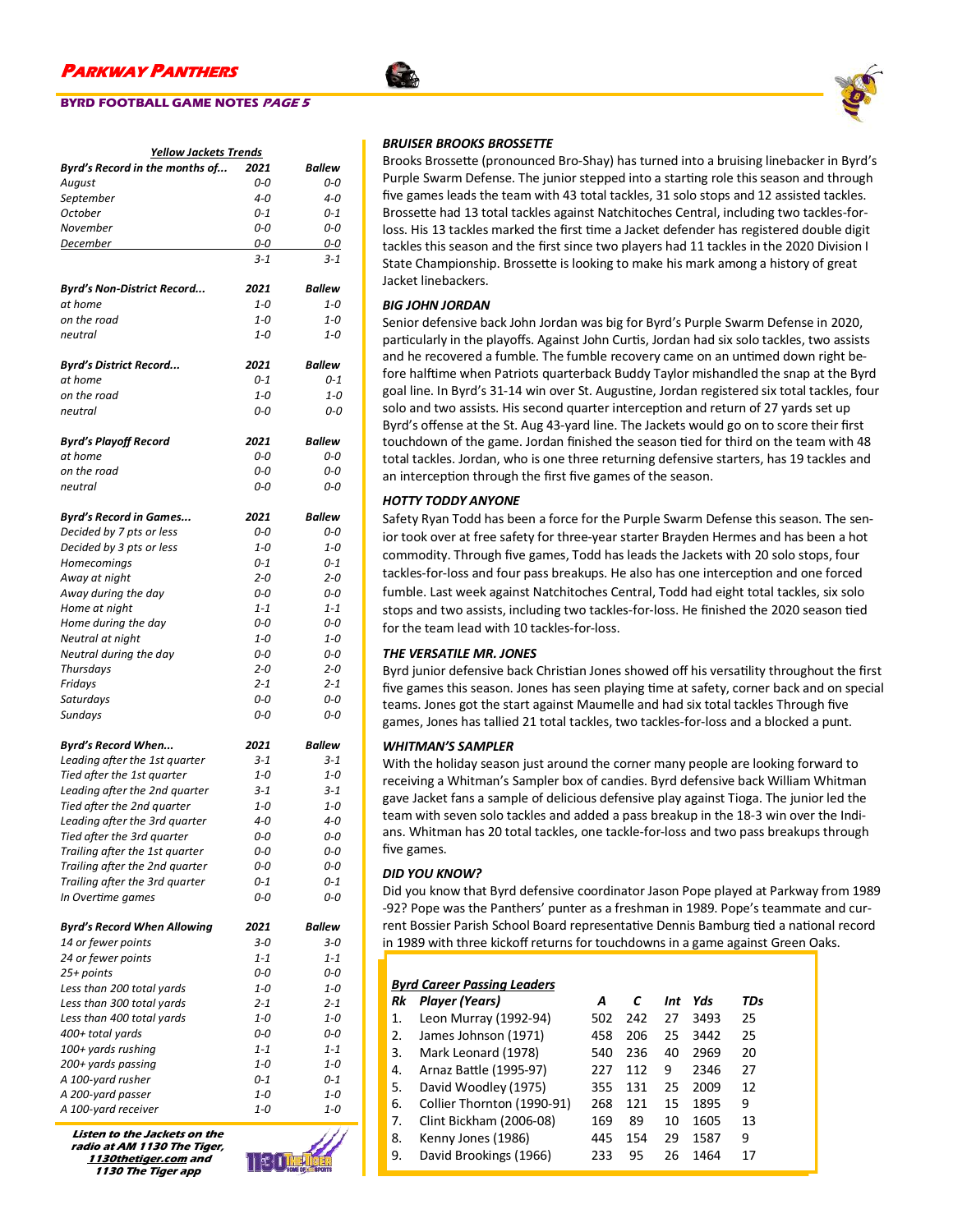|              | <b>Top Single Game Rushing Performances</b> |      |     |
|--------------|---------------------------------------------|------|-----|
|              | Player                                      | Carr | Yds |
| $\mathbf{1}$ | Charles Ball vs. Huntington (1990)          | 24   | 407 |
| 2.           | Richard Gay vs. Springhill (1954)           | 31   | 364 |
| 3.           | Jalin Thomas vs. Parkway (2017)             | 27   | 342 |
| 4.           | Brandon Nightingale vs. Evangel (2000)      | 21   | 323 |
| 5.           | Marion Songer vs. Bolton (1953)             | 16   | 296 |
| 6.           | Justan Gibson vs. Captain Shreve (2004)     | 21   | 255 |
| 7.           | Charlie Barham vs. Captain Shreve (2018)    | 29   | 248 |
| 8.           | Charlie Barham vs. Calvary (2018)           | 14   | 243 |
| 9.           | Brandon Nightingale vs. Ouachita (2000)     | 24   | 241 |
| 10.          | Jerome Bryant vs. BTW (1981)                | 15   | 240 |
| 11.          | Brittain White vs. Airline (2007)           | 25   | 226 |
| 12.          | Justan Gibson vs. Ouachita (2005)           | 25   | 224 |
| 13.          | Justan Gibson vs. Huntington (2005)         | 20   | 214 |
| 14.          | Arnaz Battle vs. Airline (1996)             | 9    | 211 |
|              | Duan Maiden vs. Fair Park (1992)            | 36   | 211 |
| 16.          | Justan Gibson vs. Holy Cross (2005)         | 24   | 210 |
|              | Jethrie Thornton vs. El Dorado, AR (1984)   | 20   | 210 |

### *Top Single Game Passing Performances*

|     | rop single game rassing rerjormances                                 |                     |            |
|-----|----------------------------------------------------------------------|---------------------|------------|
|     | Player                                                               | C-A                 | Yds        |
| 1.  | James Johnson vs. Captain Shreve (1971)                              | $12 - 24$           | 330        |
| 2.  | Leon Murray vs. Huntington (1994)                                    | 14-17               | 288        |
| 3.  | James Johnson vs. Westlake (1971)                                    | 13-21               | 261        |
| 4.  | Leon Murray vs. Ruston (1993, P)                                     | 10-15               | 260        |
| 5.  | Arnaz Battle vs. Airline (1995)                                      | $4-6$               | 226        |
| 6.  | James Johnson vs. Parkway (1970)                                     | $9 - 16$            | 221        |
| 7.  | Leon Murray vs. Airline (1994)                                       | 10-20               | 215        |
| 8.  | James Johnson vs. Ruston (1970)                                      | 16-32               | 211        |
| 9.  | Mark Leonard vs. Fair Park (1978)                                    | 18-27               | 211        |
| 10. | James Johnson vs. Southwood (1970)                                   | 13-26               | 210        |
| 11. | Alex Walton vs. Southwood (2009)                                     | 14-29               | 209        |
| 12. | Leon Murray vs. Natchitoches (1994)                                  | $10 - 22$           | 208        |
| 13. | Leon Murray vs. Captain Shreve (1994)                                | 14-28               | 206        |
| 14. | Mark Leonard vs. West Monroe (1978)                                  | 14-29               | 202        |
| 15. | Leon Murray vs. Parkway (1994)                                       | 14-26               | 186        |
| 16. | Brock Restovich vs. Natchitoches (1998)                              | 10-20               | 185        |
|     |                                                                      |                     |            |
|     |                                                                      |                     |            |
|     |                                                                      |                     |            |
|     | <b>Top Single Game Receiving Performances</b>                        |                     |            |
|     | Player                                                               | Rec                 | Yds        |
| 1.  | Kevin Stevenson vs. Airline (1995)                                   | 3                   | 210        |
| 2.  | Bo Flurry vs. Huntington (1994)                                      | 6                   | 180        |
| 3.  | Chris Beard vs. Ruston (1994, P)                                     | 7                   | 169        |
| 4.  | Isaac Hagins vs. Woodlawn (1970)                                     | 7                   | 145        |
| 5.  | Henry Hill vs. Marshall, TX (1980)                                   | 6                   | 140        |
| 6.  | Billy Boswell vs. Marshall, TX (1977)                                | 6                   | 138        |
| 7.  | Zarrell Sanders vs. Natchitoches (2007)                              | 6                   | 137        |
| 8.  | Keven Stevenson vs. Natchitoches (1994)                              | 3                   | 129        |
| 9.  | Isaac Hagins vs. Airline (1971)                                      | 6                   | 127        |
|     | Isaac Hagins vs. Westlake (1971)                                     | 8                   | 127        |
| 11. | Isaac Hagins vs. Captain Shreve (1971)                               | 4                   | 126        |
| 12. | Chris Beard vs. Natchitoches (1993)                                  | 4                   | 124        |
| 13. | Robert Dowell vs. Airline (1994)                                     | $\overline{2}$      | 122        |
| 14. | Joey Jernigan vs. Green Oaks (2015)                                  | 3                   | 118        |
| 15. | John Martin Anthony vs. Ouachita (2008)                              | 5                   | 113        |
| 16. | Brandon Hudgens vs Tioga (2010)<br>Isaac Hagins vs. Southwood (1970) | $\overline{2}$<br>4 | 111<br>111 |

|      | Byrd vs. Parkway | 1989 | W, 14-11   | 2015 | L, 20-6          |
|------|------------------|------|------------|------|------------------|
| 1970 | W, 28-12         | 1990 | $L.7-2$    | 2016 | L. 40-16         |
| 1975 | W. 22-19         | 1991 | W. 28-22   | 2017 | W. 49-34         |
| 1976 | W. 10-6          | 1992 | W. 16-7    | 2018 | W.31-13          |
| 1977 | L, 13-0          | 1993 | W, 21-0    | 2019 | L, 14-13         |
| 1978 | W. 6-0           | 1994 | L, 20-12   | 2020 | W, 42-7          |
| 1979 | W. 14-6          | 1995 | W. 36-7    |      |                  |
| 1980 | L. 15-12         | 1996 | W. 35-3    |      | Byrd leads 21-16 |
| 1981 | W, 33-15         | 1997 | W. 48-7    |      |                  |
| 1982 | L, 27-7          | 1998 | W, 36-14   |      |                  |
| 1983 | L, 33-12         | 2007 | W, 42-17   |      |                  |
| 1984 | L. 35-6          | 2008 | W. 30-27   |      |                  |
| 1985 | L, 14-0          | 2011 | W, 52-21   |      |                  |
| 1986 | L. 3-0           | 2012 | L. 44-14   |      |                  |
| 1987 | L, 7-0           | 2013 | L, 52-29   |      |                  |
| 1988 | L. 35-13         | 2014 | W. 24-170T |      |                  |
|      |                  |      |            |      |                  |

### *A PARTINGTON OF THE WAYS*

One unique aspect of Byrd's Purple Swarm Defense is the Partington brothers, senior defensive lineman, Jack, and junior defensive back, Jude. After having to replace its entire defensive line from 2020, Jack has emerged and been an integral part of the Purple Swarm's success. Through the first five games he has tallied 12 total tackles, three tackles -for-loss and 1.5 sacks. His three tackles-for-loss for 16 yards is second on the team. Jude saw extensive playing time in both the Ruston scrimmage and the Jamboree against Shreve before being sidelined with an injury. He returned to action for the first time against Haughton and had two solo tackles. He had one tackle against Natchitoches.

### *A NICHOLS WORTH*

Wingback Tyler Nichols proved his worth in Byrd's 18-3 win over Tioga by rushing for a game-high 101 yads and a touchdown. It was his first time to eclipse the century mark. Nichols, who became a starter after an injury to Josh Allen in training camp, is making his bid to remain the starter. Through five games, Nichols has 37 carries for 170 yards and four touchdowns. He had two receptions for 43 yards in Byrd's 38-7 win over Haughton.

### *ALUMNI REPORT*

Former Byrd Yellow Jackets in the collegiate ranks in 2021: Scotty Roblow and Makarios "Junior" Brown - Northwestern State, Zack Ward - U.S. Military Academy at West Point, Carson Bruno - Louisiana Tech, Hardy "Archer" Trafford - Mississippi State, Demetrius Brokenberry - Belhaven, William Berry and Kellum Humphrey at UL Monroe.

### *A BUZZ BACK IN TIME*

In game six of the 2011 regular season, Byrd senior quarterback Richard Carthon rushed for a game-high 133 yards and accounted four five touchdowns to lead the Yellow Jackets to a 52-21 win over the Parkway Panthers at Preston Crownover Stadium. It was a District 1-5A battle of unbeatens that saw Parkway jump out to a 14-0 first-quarter lead. However, Carthon and the Jackets would respond in a big way. The Byrd quarterback would score on runs of 8, 10, 59 and 4 yards. He also added a 38-yard touchdown pass to Brandon Hudgens. In total, Byrd amassed 440 yards of total offense.

### *OVER THE AIRWAVES*

Byrd football has been broadcast live on AM 1130 The Tiger for over 25 years. Charlie Cavell is in his 24th season as the "Voice of the Byrd Yellow Jackets" calling the play-byplay action. Former Byrd fullback Jason Little is the color analyst, while Dr. Kirk Martinson provided sideline reports. Former Byrd offensive lineman Carlton Holland, Marc Weddleton and Chad Ardoin are the statisticians. Byrd Football can be heard on AM 1130 The Tiger or by visiting 1130thetiger.com and clicking on the Listen Live button. Smartphone users can download the 1130 The Tiger app and listen to Byrd Football anywhere.

### *A LOOK AHEAD*

On Thursday, Oct. 14, the Byrd Yellow Jackets will play host to the Benton Tigers in a District 1-5A game at Lee Hedges Stadium. It'll be just the second meeting between Byrd and Benton. The two teams met in 2019, with the Jackets capturing a 46-31 win over the Tigers. Last year's game between the two teams was cancelled due to Covid concerns within the Benton program. Instead, Byrd faced off against East Ascension in week five. The Jackets edged the Spartans 27-20.

### *Byrd Career Kicking Leaders (ranked by FG)*

| Rk  | Player (Years)                  | FG | PAT | Long  | Points      |
|-----|---------------------------------|----|-----|-------|-------------|
| 1.  | John Shaughnessy (2007-08)      | 18 | 69  | $56*$ | 123         |
| 2.  | David Hankins (2004-06)         | 16 | 73  | 49    | 121         |
| 3.  | Jake Wyss (2012-14)             | 13 | 119 | 42    | 158         |
| 4.  | Ben Eldredge (2007-09)          | 10 | 25  | 42    | 55          |
| 5.  | Scotty Roblow (2017-18)         | 9  | 59  | 44    | 86          |
|     | Pete Dupée (2002-03)            | 9  | 49  | 46    | 76          |
|     | Morgan Burke (1991-92)          | 9  | 38  | 36    | 65          |
| 8.  | Brandon Menard (2009-11)        | 7  | 96  | 38    | 117         |
| 9   | Jake Hanna (1924-26)            | 7  | 32  |       | 197 (24 TD) |
| 10. | Ben Smith (2016-17)             | 6  | 12  | 44    | 30          |
|     | *denotes city and school record |    |     |       |             |



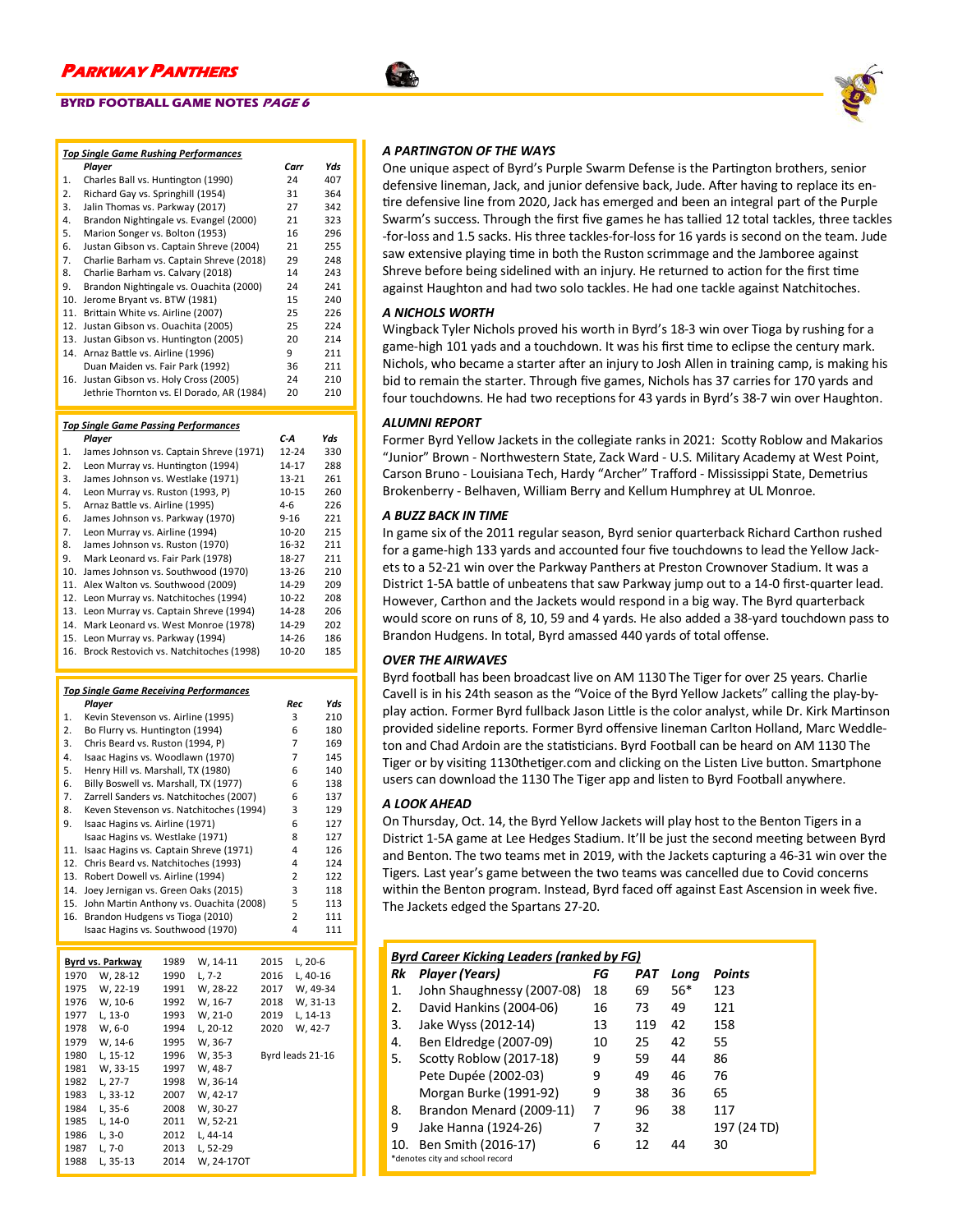### **BYRD FOOTBALL GAME NOTES PAGE 7**



*Kickoff Return for TD*

Byrd: 50, Mitchell Ramsey vs. Airline, 11/6/20 Opp: 77, Albert Quest, St. Augustine, 11/14/19

### *Punt Return for TD*

Byrd: 79, Mitchell Ramsey vs. Maumelle, Ark., 9/16/21 Opp: 44, Cade Stone, West Monroe, 9/1/12

#### *Blocked Punt Return for TD*

Byrd: 12, Krishun Cash vs. Captain Shreve, 10/17/14 Opp: 0, T Gaines, Moss Point, 9/9/17

*Interception Return for TD* Byrd: 31, Jayron Small vs. Southwood, 11/7/19 Opp: 15, Kai Thomas, Captain Shreve, 10/31/19

### *Fumble Recovery Return for TD*

Byrd: 0, Andrew Burak vs. Southwood, 11/19/20 Opp: 20, Jackson Walker, Catholic, 12/27/20

### *Safety Recorded*

Byrd: Team, blocked punt out of end zone vs. Huntington, 9/2/21 Opp: Team, punter downs ball in end zone, Natchitoches Central, 10/1/21

### *Shutout at Home*

Byrd: 41-0 vs. Southwood, 10/5/18 Opp: 24-0 vs. West Monroe, 9/13/19 (neutral site)

#### *Shutout on Road*

Byrd: 51-0 at Southwood, 11/19/20 Opp: 28-0 at Brother Martin, 9/6/19

#### *Recorded A 2-Point Conversion*

Byrd: William Berry rush vs. Southwood, 11/7/19 Opp: Kamron Evans to Tahj Kochinsky, Huntington, 9/2/21

### *Blocked A Punt*

Byrd: Christian Jones vs. Huntington, 9/2/21 Opp: Laterious Pouncy, Airline, 11/18/11

#### *Blocked A Field Goal or Extra Point*

Byrd: Brayden Hermes vs. Calvary, PAT, 10/1/20 Opp: Team, Catholic, PAT, 12/27/20

#### *Missed An Extra Point Kick*

Byrd: 2, Matthew Booras vs. Tioga, 9/10/21 Opp: 1, Elinus Noel, John Curtis, 12/11/20

#### *100-Yard Rushing Game*

Byrd: 133, Mitchell Ramsey vs. Haughton., 9/24/21 Opp: 132, Caylin Demars, Natchitoches, 10/1/21

#### *200-Yard Rushing Game*

Byrd: 206, Devon Strickland vs. Huntington, 9/2/21 Opp: 211, Eric Williams, Parkway, 10/13/17

#### *300-Yard Rushing Game*

Byrd: 342, Jalin Thomas vs. Parkway, 10/13/17 Opp: None

#### *100-Yard Passing Game*

Byrd: 115, Lake Lambert vs. Catholic, 12/27/20 Opp: 113, B.J. Young, Natchitoches, 10/1/21

#### *200-Yard Passing Game*

Byrd: 209, Alex Walton vs. Southwood, 9/24/09 Opp: 266, Weston Pierce, Maumelle, Ark., 9/16/21

#### *300-Yard Passing Game*

Byrd: 330, James Johnson vs. Captain Shreve, 1971 Opp: 303, Cade Hart, Calvary, 9/19/19

### *100-Yard Receiving Game*

Byrd: 118, Joey Jernigan vs. Green Oaks, 10/22/15 Opp: 155, Weston Pierce, Maumelle, Ark., 9/16/21

#### *200-Yard Receiving Game*

Byrd: 210, Kevin Stevenson vs. Airline, 1995 Opp: None

### *60+ Yard Punt*

Byrd: 64, Scotty Roblow vs. Evangel, 11/16/18

Opp: 62, Ben Doughty, Tioga, 9/10/21



Byrd: 42, Michael Hamauei vs. Maumelle, Ark., 9/16/21 Opp: 44, Seth Green, Evangel, 11/4/16

*3 TDs Scored In A Game (Rush, Pass, Receiving, Return)* Byrd: Mitchell Ramsey, (2 rush, 1 return) vs. Maumelle, Ark., 9/16/21 Opp: Alex Garcia, (3 pass), Airline, 11/7/20

*4 TDs Scored In A Game (Rush, Pass, Receiving, Return)* Byrd: William Berry, (4 rush) vs. Airline, 11/7/20 Opp: Landry Lyddy, (4 pass) Calvary, 10/1/20

### *5+ TDs Scored In A Game (Rush, Pass, Receiving, Return)*

Byrd: Xavier Long, (5 rush) vs. West Jefferson, 11/11/11

Opp: Chandler Fields, (5 pass), Rummel, 11/10/17

### *Three Rushing TDs In A Game*

Byrd: Jason Little vs. Parkway, 10/22/20 Opp: Mahmood Bailey, St. Augustine, 11/14/19

#### *Four Rushing TDs In A Game*

Byrd: William Berry vs. Airline, 11/7/20 Opp: Lavanta Gipson, Haughton, 9/22/17

#### *Five Rushing TDs In A Game*

Byrd: Xavier Long vs. West Jefferson, 11/11/11 Opp: None

#### *Three Passing TDs In A Game*

Byrd: Arnaz Battle vs. Airline, 1995 Opp: Alex Garcia, Airline, 11/7/20

### *Three Receiving TDs In A Game*

Byrd: Kevin Stevenson vs. Airline, 1995 Opp: Ja'Marr Chase, Rummel, 11/10/17

### *Four Passing TDs In A Game*

Byrd: Arnaz Battle vs. Airline, 1995 Opp: Landry Lyddy, Calvary, 10/1/20

### *Four Receiving TDs In A Game*

Byrd: None Opp: Kendrick Aaron, Natchitoches Central, 11/5/10

#### *TD Run 50-59 Yards*

Byrd: 58, Devon Strickland vs Huntington, 9/2/21

Opp: 54, Jalen Abraham, Evangel, 11/16/18

### *TD Run 60-69 Yards*

Byrd: 64, Mitchell Ramsey vs. Maumelle, Ark., 9/16/21 Opp: 63, Devin Simpson, Moss Point, 9/9/17

### *TD Run 70-79 Yards*

Byrd: 70, Javien Wilson vs. Southwood, 10/14/16 Opp: 74, Rovelle Young, Airline, 10/25/19

### *TD Run 80-89 Yards*

Byrd: 80, Tysen Hardman vs. East Ascension, 11/21/14 Opp: 80, Chris Smith, Brother Martin, 9/6/19

#### *TD Run 90-99 Yards*

Byrd: 92, Louis Mills vs. Bastrop, 9/13/13

Opp: 96, Caylin Demars, Natchitoches, 10/3/19

### *TD Pass 50-59 Yards*

Byrd: 56, Cameron Felt to Lawson Jackson vs. Airline, 10/26/17

Opp: 57, Collin Rains to Joshua Sewell, Haughton, 9/24/21

### *TD Pass 60-69 Yards*

Byrd: 65, Cameron Felt to William Berry vs. St. Augustine, 11/14/19 Opp: 64, Landry Lyddy to Joseph Wilson, Calvary, 10/1/20

### *TD Pass 70-79 Yards*

- Byrd: 70, Lake Lambert to William Berry vs. East Ascension, 10/30/20
- Opp: 78, Daniel Beale to Tre' Benson, Catholic, 12/27/20

### *TD Pass 80-89 Yards*

Byrd: 84, Arnaz Battle to Kevin Stevenson vs. Airline, 1995 Opp: 86, Chase Fourcade to Steven Dunbar, Rummel, 12/12/13

### *TD Pass 90-99 Yards*

- Byrd: 98, Edgar Galloway to Dale Sandifer vs. Ruston, 1950
- Opp: 90, Darrius Grant to Laderrien Frierson, Captain Shreve, 9/27/18

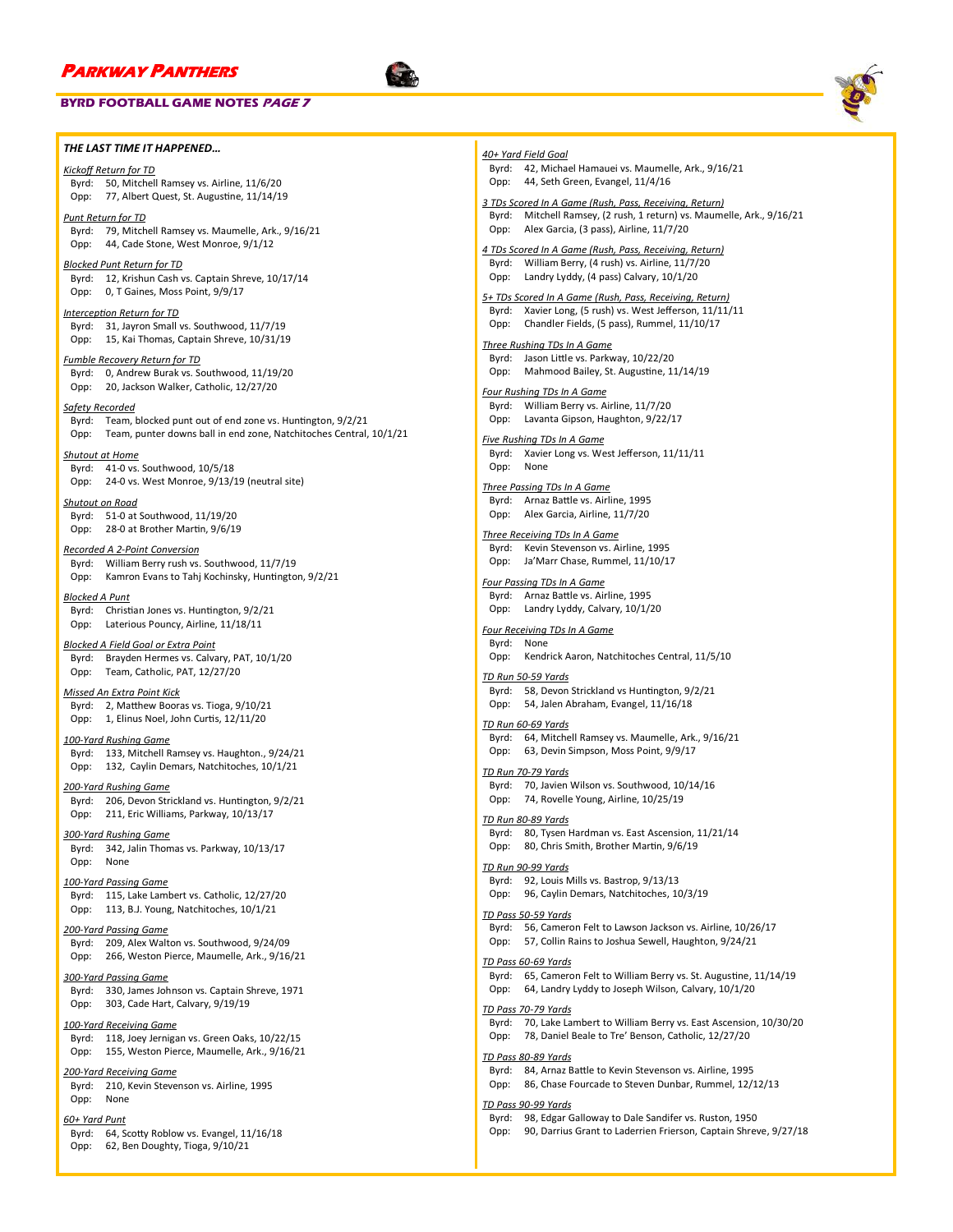



### *2021 POINTS OFF TURNOVERS*

| <b>Byrd-Forced Turnovers</b> |                                          |           |
|------------------------------|------------------------------------------|-----------|
| Game 1 . Huntington Raiders  |                                          |           |
|                              | Acquired Ensuing Drive                   | Result    |
| Fumble                       | 8 Plays, 67 Yards, 4:10 TOP              | Touchdown |
| Game 2 . Tioga Indians       |                                          |           |
|                              | Acquired Ensuing Drive                   | Result    |
| None                         |                                          |           |
| Game 3 . Maumelle Hornets    |                                          |           |
|                              | Acquired Ensuing Drive                   | Result    |
| None                         |                                          |           |
|                              | Game 4 . Haughton Buccaneers             |           |
|                              | Acquired Ensuing Drive                   | Result    |
|                              | Interception 4 Plays, 35 Yards, 1:24 TOP | Touchdown |
|                              | Fumble 6 Plays, 12 Yards, 3:03 TOP       | Touchdown |
|                              | Game 5 . Natchitoches Central Chiefs     |           |
|                              | Acquired Ensuing Drive                   | Result    |
| None                         |                                          |           |
| Game 6 . Parkway Panthers    |                                          |           |
|                              | Acquired Ensuing Drive                   | Result    |
|                              |                                          |           |
| Game 7 . Benton Tigers       |                                          |           |
|                              | Acquired Ensuing Drive                   | Result    |
| Game 8 . Airline Vikings     |                                          |           |
|                              | Acquired Ensuing Drive                   | Result    |
|                              | Game 9 . Captain Shreve Gators           |           |
|                              |                                          |           |
|                              | Acquired Ensuing Drive                   | Result    |
|                              | Game 10 . Southwood Cowboys              |           |
|                              | Acquired Ensuing Drive                   | Result    |

**2021 Season Totals:** 5 Forced Turnovers – 3 TD, 0 FG, 0 Missed FGs, 2 Punts, 0 Turnovers, 0 End of Half, 0 Downs

|                                                       | <b>Opponents-Forced Turnovers</b>           |        |  |  |  |
|-------------------------------------------------------|---------------------------------------------|--------|--|--|--|
| Game 1 . Huntington Raiders                           |                                             |        |  |  |  |
|                                                       | Acquired Ensuing Drive                      | Result |  |  |  |
| None                                                  |                                             |        |  |  |  |
|                                                       |                                             |        |  |  |  |
| Game 2 . Tioga Indians                                |                                             |        |  |  |  |
|                                                       | Acquired Ensuing Drive                      | Result |  |  |  |
| None                                                  |                                             |        |  |  |  |
|                                                       |                                             |        |  |  |  |
| Game 3 . Maumelle Hornets                             |                                             |        |  |  |  |
|                                                       | Acquired Ensuing Drive                      | Result |  |  |  |
| None                                                  |                                             |        |  |  |  |
|                                                       |                                             |        |  |  |  |
| Game 4 . Haughton Buccaneers                          |                                             |        |  |  |  |
|                                                       | Acquired Ensuing Drive                      | Result |  |  |  |
| None                                                  |                                             |        |  |  |  |
|                                                       |                                             |        |  |  |  |
|                                                       |                                             |        |  |  |  |
|                                                       | <b>Game 5 • Natchitoches Central Chiefs</b> |        |  |  |  |
|                                                       | Acquired Ensuing Drive                      | Result |  |  |  |
| None                                                  |                                             |        |  |  |  |
|                                                       |                                             |        |  |  |  |
|                                                       |                                             |        |  |  |  |
| Game 6 . Parkway Panthers                             |                                             |        |  |  |  |
|                                                       |                                             |        |  |  |  |
|                                                       | Acquired Ensuing Drive                      | Result |  |  |  |
|                                                       |                                             |        |  |  |  |
| Game 7 . Benton Tigers                                |                                             |        |  |  |  |
|                                                       | Acquired Ensuing Drive                      | Result |  |  |  |
|                                                       |                                             |        |  |  |  |
| Game 8 . Airline Vikings                              |                                             |        |  |  |  |
|                                                       | Acquired Ensuing Drive                      | Result |  |  |  |
|                                                       |                                             |        |  |  |  |
| Game 9 . Captain Shreve Gators                        |                                             |        |  |  |  |
|                                                       | Acquired Ensuing Drive                      | Result |  |  |  |
|                                                       |                                             |        |  |  |  |
| Game 10 . Southwood Cowboys<br>Acquired Ensuing Drive |                                             | Result |  |  |  |

**2021 Season Totals:** 1 Forced Turnovers – 0 TD, 0 FG, 0 Missed FGs, 1 Punts, 0 Turnovers, 0 End of Half, 0 Downs

| LSWA Class 5A Poll (10/5/21) |                       |         |     |    |  |  |
|------------------------------|-----------------------|---------|-----|----|--|--|
| Rk                           | Team                  | W L     | Pts | PR |  |  |
| 1.                           | Catholic-BR (11)      | $5-0$   | 132 | 1  |  |  |
| 2.                           | Zachary               | $5-0$   | 116 | 2  |  |  |
| 3.                           | <b>Brother Martin</b> | $3-0$   | 109 | 3  |  |  |
| 4.                           | Ponchatoula           | $3-0$   | 91  | 4  |  |  |
| 5.                           | Alexandria            | $5-0$   | 77  | 5  |  |  |
| 6.                           | Acadiana              | $3-2$   | 71  | 6  |  |  |
| 7.                           | Captain Shreve        | $5-0$   | 62  | 8  |  |  |
| 8.                           | Ruston                | $4 - 1$ | 52  | ΝR |  |  |
| 9.                           | John Curtis           | $1 - 1$ | 48  | q  |  |  |
| 10.                          | Destrehan             | $2 - 0$ | 26  | ΝR |  |  |

**Others receiving votes:** West Monroe 25, Natchitoches Central 18, Dutchtown 10, Rummel 8, **Byrd** 6, Benton 4, East Ascension 1.

| Geaux Preps Class 5A Poll (10/4/21) |                       |         |               |  |  |  |
|-------------------------------------|-----------------------|---------|---------------|--|--|--|
| Rk                                  | Team                  | W-L     | PR            |  |  |  |
| 1.                                  | Catholic-BR           | 5-0     | 1             |  |  |  |
|                                     | 2. Zachary            | $5-0$   | $\mathfrak z$ |  |  |  |
| 3.                                  | Ponchatoula           | $3-0$   | 3             |  |  |  |
| 4.                                  | <b>Brother Martin</b> | $3-0$   | 4             |  |  |  |
| 5.                                  | Acadiana              | $3-2$   | 5             |  |  |  |
| 6.                                  | John Curtis           | $1 - 1$ | 7             |  |  |  |
|                                     | 7. Destrehan          | $1 - 1$ | 8             |  |  |  |
| 8.                                  | Ruston                | 4-1     | 10            |  |  |  |
| ٩.                                  | Alexandria            | $5-0$   | ΝR            |  |  |  |
|                                     | 10. Captain Shreve    | 5-0     | ΝR            |  |  |  |

**First Five Out:** West Monroe, Dutchtown, Rummel, Natchitoches Central, **Byrd** 

### *Crescent City Sports Class 5A Poll (10/3/21)*

|    | Rk Team               | W L     |
|----|-----------------------|---------|
| 1. | Catholic (BR)         | $(5-0)$ |
| 2. | Zachary               | $(5-0)$ |
| 3. | Alexandria            | $(5-0)$ |
| 4. | Ponchatoula           | $(3-0)$ |
| 5. | <b>Brother Martin</b> | $(3-0)$ |
| 6. | John Curtis           | $(1-1)$ |
| 7. | Captain Shreve        | $(5-0)$ |
| 8. | Acadiana              | $(3-2)$ |
| 8. | Destrehan             | $(2-0)$ |
| 10 | Ruston                | $(4-1)$ |
|    |                       |         |

**Others to watch:** Natchitoches Central (5-0), **Byrd** (4 -1), West Monroe (2-2), Rummel (3-0), Dutchtown (4-0), St. Amant (4-0), Jesuit (2-1), Live Oak (4-0), Benton (4-1), Central (4-1)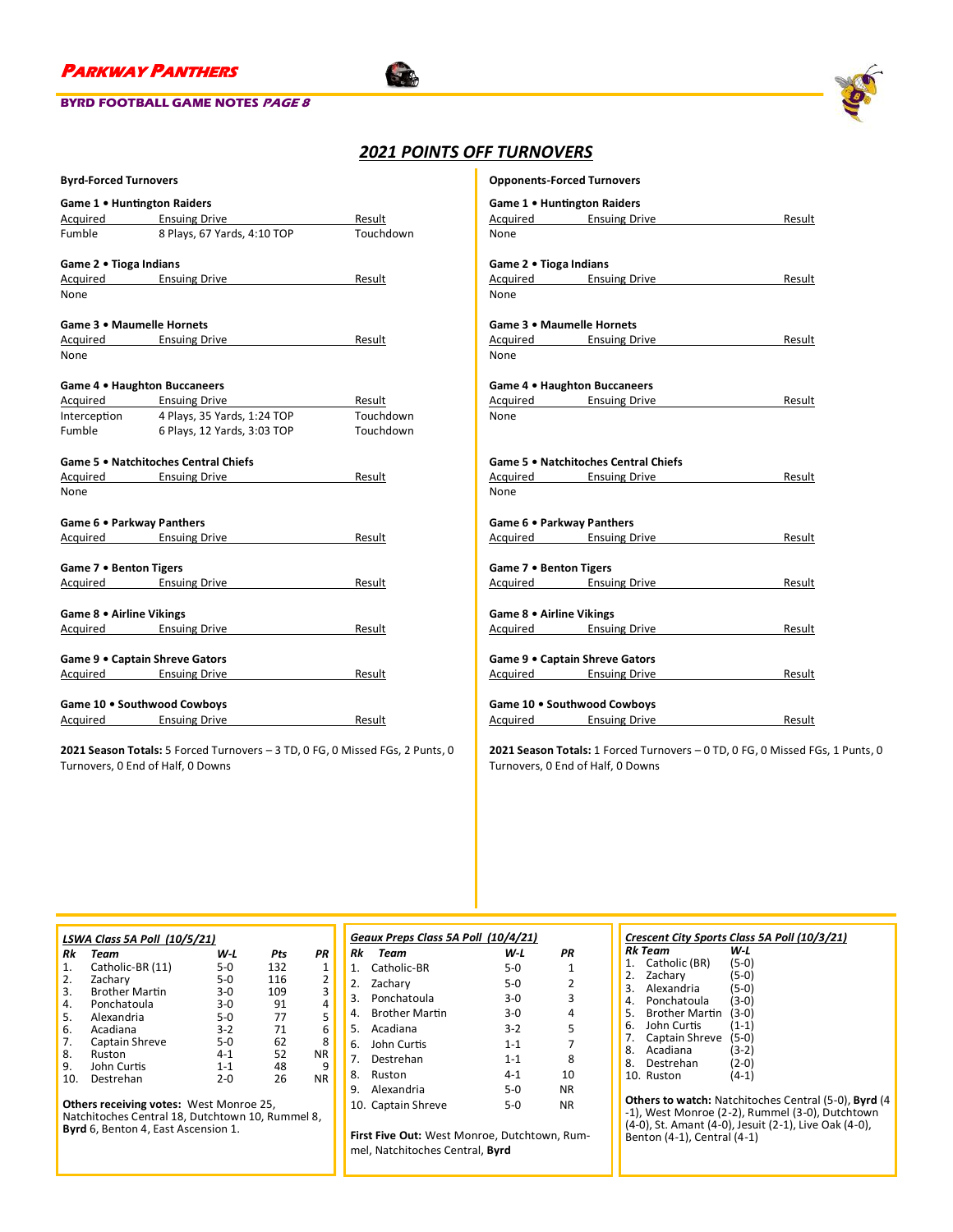### **BYRD FOOTBALL GAME NOTES PAGE 9**

| Byrd       | 23 |   | 6 | -- 43 |
|------------|----|---|---|-------|
| Huntington | o  | o | 8 | $-14$ |

- BHS Tyler Nichols 22 run (Michael Hamauei kick)
- HHS Tre Carter 45 pass from Kamron Evans (rush failed)
- BHS Devon Strickland 7 run (Hamauei kick)
- BHS Devon Strickland 58 run (Hamauei kick)
- BHS Mitchell Ramsey 47 run (Hamauei kick)
- BHS Safety, punt blocked out of end zone
- BHS Dixon Poirier 1 run (Matthew Booras kick)
- BHS Poirier 2 run (kick failed)

HHS - Tahj Kochinsky 8 pass from Evans (Kochinsky pass from Evans)

|                     | <b>BHS</b>  | HHS        |
|---------------------|-------------|------------|
| <b>First Downs</b>  | 18          | 12         |
| Rushing Att - Yards | 55-442      | 24-120     |
| Passing Yards       | q           | 137        |
| Passes (C-A-I)      | $1 - 2 - 0$ | $10-22-0$  |
| Punts-Avg.          | $1 - 31.0$  | $5 - 20.6$ |
| Fumbles-Lost        | $1 - 0$     | $1 - 1$    |
| Penalties-Yards     | $9 - 72$    | 6-84       |

#### **Individual Leaders**

**Rushing** - BHS: Strickland 24-206, Ramsey 7-107, Lake Lambert 8-76, Nichols 5-29, Poirier 9-21, Walker Fox 1-6, Team 1 -(-3); HHS: Gabe Sparks 8-78, Demajah Riley 9-26, Zyion Claville 2-10, Nehemiah Barret 1-6, Carter 2-2, Evans 2-(-2). **Passing** - BHS: Lambert 1-2-0 9; HHS: Evans 10-22-0 137. **Receiving** - BHS: Logan Pons 1-9; HHS: Carter 4-75, Kochinsky 3-55, John Solaman 1-13, Tadarius Summage 1-0, Riley 1-(-6).

### *2021 YARDSTICKS*

| Tioga | o                                         | з | o |   | -- 3  |
|-------|-------------------------------------------|---|---|---|-------|
| Byrd  | o                                         | 6 | 6 | 6 | $-18$ |
|       | BHS - Mitchell Ramsey 1 run (kick failed) |   |   |   |       |
|       | THS - Ben Doughty 27 field goal           |   |   |   |       |
|       | BHS - Tyler Nichols 3 run (kick failed)   |   |   |   |       |
|       |                                           |   |   |   |       |

BHS - Nichols 2 run (rush failed)

|                          | THS        | <b>BHS</b>  |
|--------------------------|------------|-------------|
| <b>First Downs</b>       | 13         | 17          |
| <b>Rushing Att-Yards</b> | 20-55      | 57-344      |
| Passing Yards            | 170        | 5           |
| Passes (C-A-I)           | 15-30-0    | $1 - 4 - 0$ |
| Punts-Avg.               | $4 - 37.2$ | $3 - 38.3$  |
| Fumbles-Lost             | $0 - 0$    | $0 - 0$     |
| Penalties-Yards          | $9 - 68$   | $8 - 106$   |

#### **Individual Leaders**

**Rushing** - THS: Jeremiah Sellers 13-60, Gabe BHS: Nichols 11-101, Ramsey 12-96, Lake Lar Dixon Poirier 7-77, Devon Strickland 14-46, L 15, Logan Pons 1-5, Walker Fox 1-3, Josh Alle Passing - THS: Sellers 15-30-0 170; BHS: Lam **Receiving** - THS: Dylan Boyd 5-64, Michael Johnson 4-66, Joshua Loyd 3-25, Kobe Tilmon 3-15; BHS: Poirier 1-5.

| <b>Maumelle</b> |  |    | $-21$ |
|-----------------|--|----|-------|
| Byrd            |  | 14 | $-24$ |

BHS - Mitchell Ramsey 79 punt return (Michael Hamauei kick)

MHS - Roderick Watts 44 pass from Weston Pierce (John

BHS - Ramsey 64 run (Hamauei kick)

BHS - Ramsey 1 run (Hamauei kick)

MHS - Hunter Specht 14 pass from Pierce (Bruchhagen kick)

|                     | <b>MHS</b>    | <b>BHS</b>  |
|---------------------|---------------|-------------|
| <b>First Downs</b>  | 19            | 10          |
| Rushing Att - Yards | 26-89         | 43-221      |
| Passing Yards       | 266           | 8           |
| Passes (C-A-I)      | $21 - 31 - 0$ | $1 - 2 - 0$ |
| Punts-Avg.          | $4 - 32.8$    | 5-36.6      |
| Fumbles-Lost        | $1 - 1$       | 0-0         |
| Penalties-Yards     | $9 - 106$     | $8 - 83$    |

#### **Individual Leaders**

**Rushing** - MHS: Jason Crawford 10-52, Specht 1-23, Jordan Candler 11-20, Pierce 4-(-6); BHS: Ramsey 9-102, Devon Strickland 14-65, Tyler Nichols 7-22, Josh Allen 1-19, Dixon

**Receiving** - MHS: Watts 11-55, Specht 6-88, Dez Williams 3- 23, Candler 1-0; BHS: Jackson Dufrene 1-8.

| Byrd     | 21 | 10 |  | $-38$ |
|----------|----|----|--|-------|
| Haughton |    |    |  | -- 7  |

BHS - Mitchell Ramsey 37 run (Michael Hamauei kick)

BHS - Tyler Nichols 4 run (Hamauei kick)

BHS - Logan Pons 2 run (Hamauei kick)

BHS - Ramsey 9 run (Hamauei kick)

HHS - Joshua Sewell 57 pass from Collin Rains (Caleb Ebarb kick)

BHS - Hamauei 37 field goal

BHS - Dixon Poirier 1 run (Hamauei kick)

|                           | <b>BHS</b>  | HHS      |
|---------------------------|-------------|----------|
| <b>First Downs</b>        | 16          |          |
| <b>Rushing Att -Yards</b> | 50-282      | 26-42    |
| Passing Yards             | 58          | 79       |
| Passes (C-A-I)            | $5 - 8 - 0$ | 11-18-2  |
| Punts-Avg.                | $3-40.3$    | 4-36.8   |
| Fumbles-Lost              | $1 - 1$     | $1 - 1$  |
| Penalties-Yards           | $6-42$      | $7 - 14$ |

#### **Individual Leaders**

**Rushing** - BHS: Ramsey 11-133, Pons 15-92, Poirier 13-45, Walker Fox 1-12, Josh Allen 1-1, J.D. Gallman 1-0, Nichols 8-(- 1); HHS - Rains 9-20, Landon Brossett 6-18, Tyler Rhodes 7- 15, Coleman Stafford 1-3, Bailey Felder 2-(-7), Jalen Lewis 1- (-7).

**Passing** - BHS: Pons 5-8-0 58; HHS - Rains 10-17-2 75, Lewis 1 -1-0 4.

**Receiving** - BHS: Nichols 2-43, Jackson Dufrene 2-9, Connor Ridenour 1-6; HHS - Lewis 3-8, Sewell 2-57, Tyson Kizzia 2-(- 5), Stafford 1-10, T. Rhodes 1-4, Adrian McClindon 1-4, Chan Lytle 1-1.

| <b>Natchitoches</b> |  |  | $-23$ |
|---------------------|--|--|-------|
| Byrd                |  |  | $-10$ |

BHS - Devon Strickland 5 run (Michael Hamauei kick)

NC - Justin Aaron 30 pass from B.J. Young (Sam Maggio kick)

BHS - Hamauei 41 field goal

NC - Justin Aaron 42 pass from B.J. Young (Maggio kick)

NC - Team safety

NC - Caylin Demars 29 run (Maggio kick)

|                           | NC           | <b>BHS</b>  |
|---------------------------|--------------|-------------|
| <b>First Downs</b>        | 11           | 8           |
| <b>Rushing Att -Yards</b> | 40-141       | 39-97       |
| Passing Yards             | 113          | 49          |
| Passes (C-A-I)            | $7 - 10 - 0$ | $3 - 6 - 0$ |
| Punts-Avg.                | $6 - 31.7$   | $5 - 37.6$  |
| Fumbles-Lost              | $1 - 0$      | $1 - 0$     |
| Penalties-Yards           | 8-88         | $8 - 86$    |
|                           |              |             |

#### **Individual Leaders**

**Rushing** - NC: C. Demars 28-132, Jeremiah Miles 3-7, Young 9-2; BHS: Strickland 11-39, Lake Lambert 12-32, Mitchell Ramsey 7-21, Tyler Nichols 6-19, Dixon Poirier 2-10, Team 1-  $(-24)$ .

**Passing** - NC: Young 7-10-0 113; BHS: Lambert 3-6-0 49. **Receiving** - NC: Aaron 3-93, Camryn Davis 2-19, Demars 1-3, Braylin Demars 1-(-2); BHS: Logan Pons 2-32, Strickland 1-17.

Bruchhagen kick)

BHS - Hamauei 42 field goal MHS - Pierce 1 run (Bruchhagen kick)

|                 | Passing Yards   |            |
|-----------------|-----------------|------------|
|                 | Passes (C-A-I)  | 2          |
| Sellers 7-(-5); | Punts-Avg.      |            |
| mbert 8-76.     | Fumbles-Lost    |            |
| Lake Lambert 8- | Penalties-Yards |            |
| en 3-1.         |                 |            |
| bert 1-4-0 5.   |                 | Individual |
|                 |                 |            |

Poirier 5-10, Logan Pons 7-3. **Passing** - MHS: Pierce 21-31-0 266; BHS: Pons 1-2-0 8.

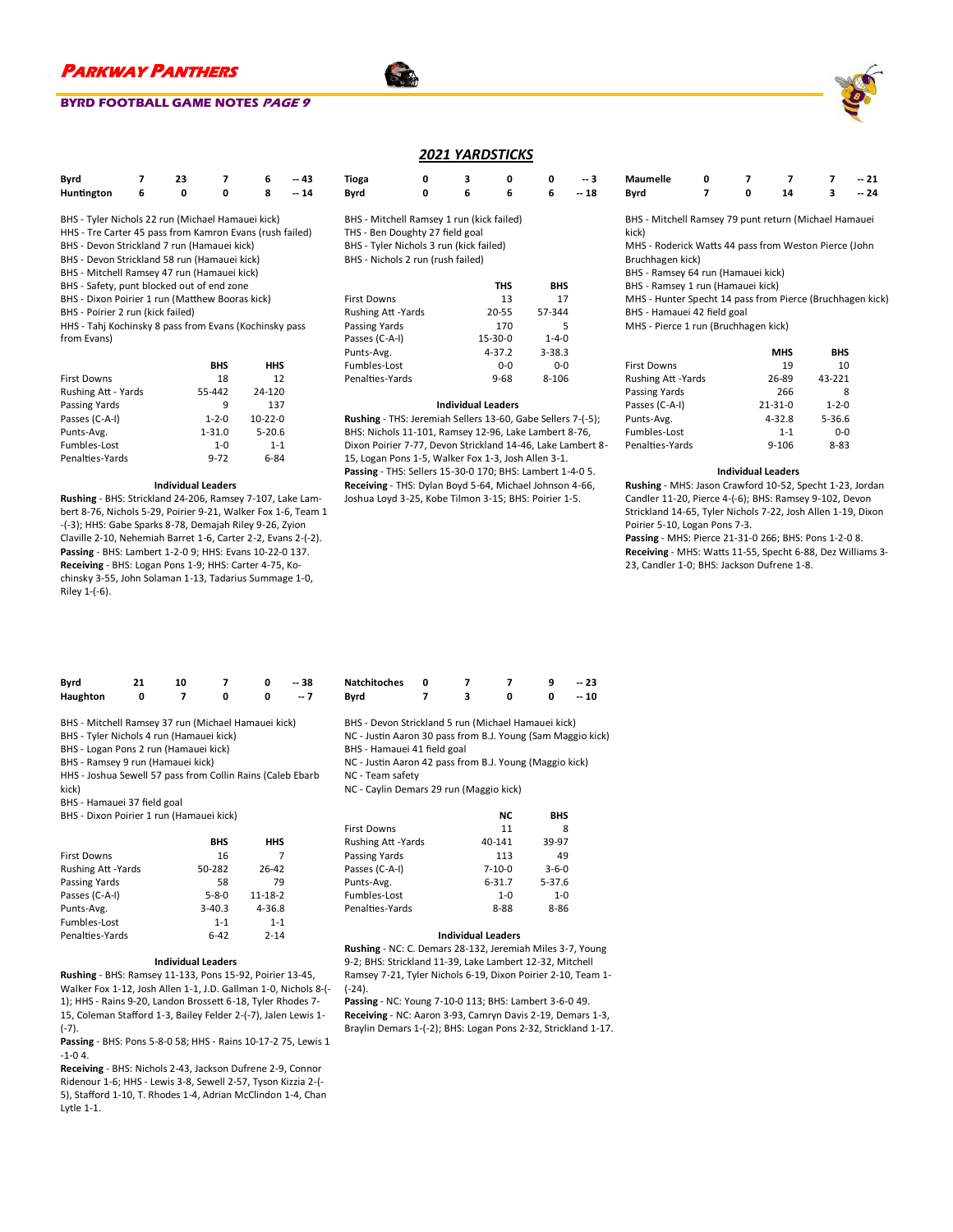

| 9/2  | <b>Huntington Raiders</b><br>vs. Byrd  L, 43-14 |
|------|-------------------------------------------------|
| 9/10 | at Mansfield  W, 40-20                          |
| 9/17 | at Parkway W, 38-31                             |
| 9/24 | vs. Loyola  W, 46-25                            |
| 10/1 | at Evangel*  W, 36-34 OT                        |
| 10/8 |                                                 |
|      | 10/14 at Woodlawn* 7 p.m.                       |
|      | 10/22 vs. Franklin Parish*  7 p.m.              |
|      | 10/29 at Minden*  7 p.m.                        |
|      |                                                 |
|      |                                                 |

| 9/3  | Tioga Indians<br>at Comeaux L, 21-20 |
|------|--------------------------------------|
| 9/10 | at Byrd L, 18-3                      |
| 9/17 | vs. Pineville W, 7-6                 |
| 9/24 | at Many L, 46-7                      |
|      |                                      |
|      |                                      |
|      | 10/15 vs. Bolton*  7 p.m.            |
|      |                                      |
|      | 10/29 vs. Leesville*  7 p.m.         |
|      | 11/5 at DeRidder* 7 p.m.             |
|      |                                      |

54

| 8/27 | <b>Maumelle Hornets</b><br>at Sylvan Hills  W, 31-21 |
|------|------------------------------------------------------|
| 9/3  | vs. Robinson  L, 47-44 (OT)                          |
| 9/10 | at Vilonia L, 34-32                                  |
| 9/16 | at Byrd  L, 24-21                                    |
| 9/24 | at L.R. Christian*  L, 16-10                         |
| 10/1 | vs. Beebe*  W, 35-17                                 |
|      | 10/8 at Jacksonville*  7 p.m.                        |
|      | 10/15 vs. Pulaski Academy* 7 p.m.                    |
|      | 10/22 at White Hall*  7 p.m.                         |
|      | 10/29 vs. Watson Chapel*  7 p.m.                     |
|      |                                                      |

| 9/3  | <b>Haughton Buccaneers</b><br>vs. Red River  W, 55-49 |
|------|-------------------------------------------------------|
| 9/10 | at Northwood L, 27-20                                 |
| 9/17 | vs. B.T.W.  W, 40-0                                   |
| 9/24 | vs. Byrd*  L, 38-7                                    |
| 10/1 | vs. Benton*L, 42-21                                   |
| 10/8 | at Airline*  7 p.m.                                   |
|      | 10/15 at Southwood*7 p.m.                             |
|      | 10/21 at Captain Shreve*7 p.m.                        |
|      | 10/29 vs. Natchitoches*  7 p.m.                       |
|      | 11/5 at Parkway*  7 p.m.                              |
|      |                                                       |

| 9/3 | <b>Natchitoches Chiefs</b><br>at WoodlawnW, 34-0 |  | Parkway Po<br>9/3 at Minden |
|-----|--------------------------------------------------|--|-----------------------------|
|     | 9/9 vs. Peabody  W, 41-14                        |  | 9/10 vs. North DeS          |
|     | 9/17 vs. West Ouachita W, 34-6                   |  | 9/17 vs. Huntingto          |
|     | 9/24 at Airline* W, 28-7                         |  | $9/24$ at Benton*           |
|     | 10/1 at Byrd*  W, 23-10                          |  | 9/30 at Captain Sh          |
|     | 10/8 vs. Southwood* 7 p.m.                       |  | 10/7 vs. Byrd*              |
|     | 10/15 at Captain Shreve* 7 p.m.                  |  | 10/15 vs. Airline*          |
|     | 10/21 at Parkway*  7 p.m.                        |  | 10/21 at Natchitoch         |
|     | 10/29 at Haughton*  7 p.m.                       |  | 10/29 at Southwood          |
|     |                                                  |  | 11/5 vs. Haughton           |

| 9/3  | <b>Parkway Panthers</b><br>at Minden  W, 45-14 |
|------|------------------------------------------------|
| 9/10 | vs. North DeSoto  W, 42-13                     |
| 9/17 | vs. Huntington  L, 38-31                       |
| 9/24 | at Benton*  W, 30-23                           |
|      | 9/30 at Captain Shreve*  L, 46-21              |
|      |                                                |
|      | 10/15 vs. Airline* 7 p.m.                      |
|      | 10/21 at Natchitoches*  7 p.m.                 |
|      | 10/29 at Southwood* 7 p.m.                     |
|      | 11/5 vs. Haughton7 p.m.                        |
|      |                                                |

| <b>Benton Tigers</b><br>9/2 at Northwood  W, 12-7 |
|---------------------------------------------------|
| 9/10 at Barbe W, 49-40                            |
| 9/17<br>vs. Richwood W, 41-12                     |
| 9/24 vs. Parkway*  L, 30-23                       |
| 10/1 at Haughton* W, 42-21                        |
| 10/8 at Captain Shreve*7 p.m.                     |
|                                                   |
| 10/22 vs. Southwood*7 p.m.                        |
| 10/29 vs. Airline* 7 p.m.                         |
| 11/5 at Natchitoches* 7 p.m.                      |
|                                                   |

| 9/3  | <b>Airline Vikings</b><br>vs. Ouachita L, 20-3 |
|------|------------------------------------------------|
| 9/10 | at Union Parish L, 43-20                       |
| 9/17 | at Ruston L, 50-0                              |
| 9/24 | vs. Natchitoches* L, 28-7                      |
| 9/30 | at Southwood*  W, 36-14                        |
| 10/8 | vs. Haughton* 7 p.m.                           |
|      | 10/15 at Parkway* 7 p.m.                       |
|      |                                                |
|      | 10/29 at Benton* 7 p.m.                        |
|      | 11/5 at Captain Shreve* 7 p.m.                 |
|      |                                                |

| 9/3  | Captain Shreve Gators<br>at North DeSoto  W, 30-9 |
|------|---------------------------------------------------|
| 9/11 | vs. Leesville  W. 54-0                            |
| 9/17 | vs. Union Parish  W, 22-21                        |
| 9/24 | vs. Southwood* W, 2-0 (f)                         |
| 9/30 | vs. Parkway*  W, 46-21                            |
| 10/8 | vs. Benton*  7 p.m.                               |
|      | 10/15 vs. Natchitoches*  7 p.m.                   |
|      | 10/21 vs. Haughton* 7 p.m.                        |
|      |                                                   |
|      |                                                   |
|      |                                                   |

| $\sim$ $\sim$<br>9/3 | <b>Southwood Cowboys</b><br>vs. Ouachita Christian L, 40-0 |
|----------------------|------------------------------------------------------------|
|                      | 9/10 vs. Woodlawn  L, 20-16                                |
| 9/17                 | at L.C. College Prep  L, 37-0                              |
|                      | 9/24 vs. Capt. Shreve*L, 2-0 (f)                           |
|                      | 9/30 vs. Airline*  L, 36-14                                |
|                      | 10/8 at Natchitoches* 7 p.m.                               |
|                      | 10/15 vs. Haughton*7 p.m.                                  |
|                      | 10/22 at Benton* 7 p.m.                                    |
|                      | 10/29 vs. Parkway*  7 p.m.                                 |
|                      |                                                            |

### *Week 5 Division 1 Scores* De La Salle 41, **Scotlandville** 32

**Catholic BR** 38, Lafayette Chr. 17 Central Catholic 38, **McKinley** 6 **St. Paul's** 35, Hammond 0 **Bro. Martin** 45, **St. Augustine** 21 **Jesuit** 51, **Holy Cross** 7 **Rummel** 20, **Shaw** 17 John Curtis did not play

### *Week 6 Division 1 Matchups*

**10/8 Scotlandville** at Walker **10/8 Catholic BR** vs. East Ascension **10/8 McKinley** at St. Amant **10/8 St. Paul's** vs. Covington **10/8 Bro. Martin** at **Rummel 10/8 John Curtis** vs. **Shaw 10/9 Holy Cross** vs. Helen Cox **Jesuit** is open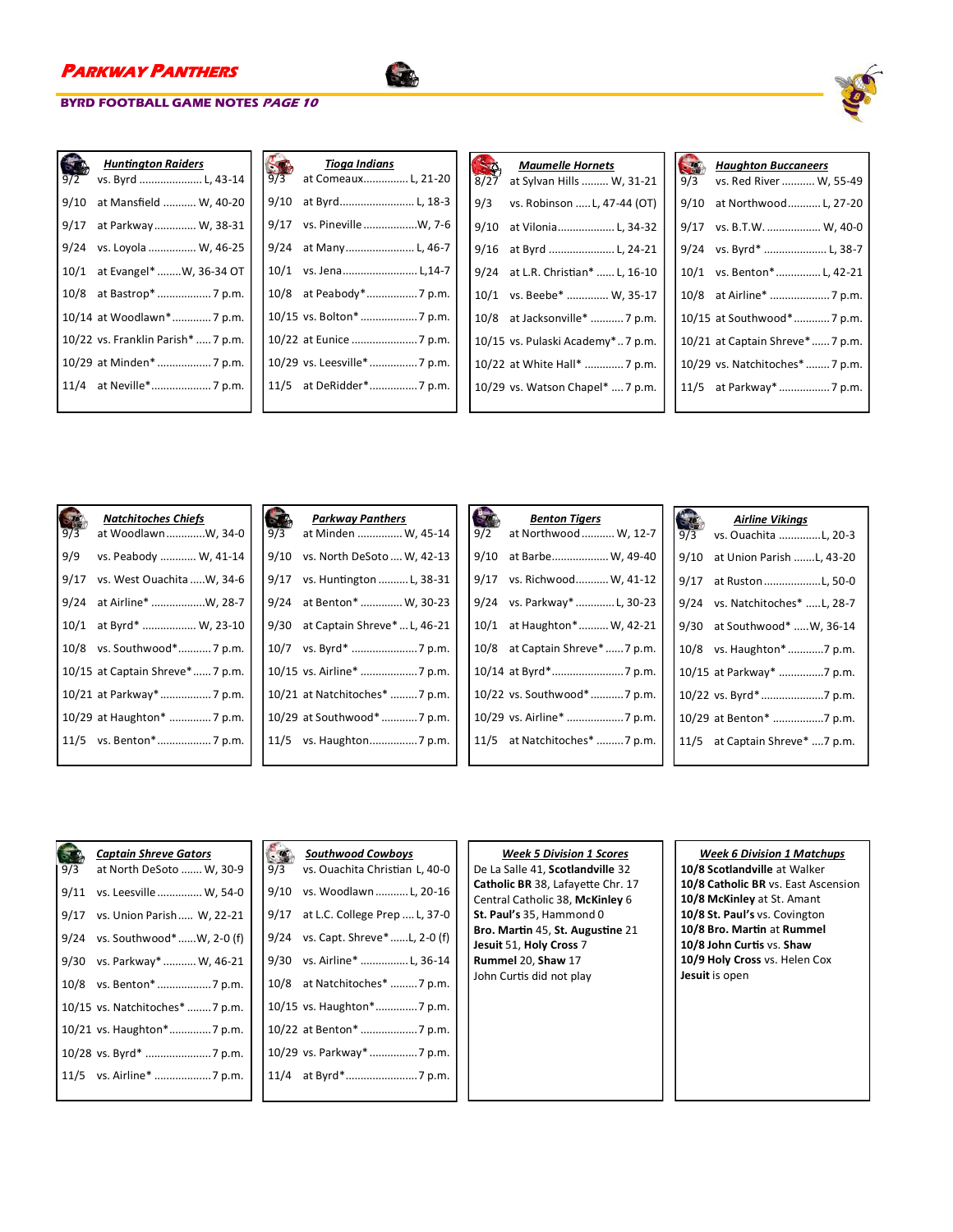

## *2021 BYRD YELLOW JACKETS FOOTBALL SCHEDULE AND RESULTS (4-1, 1-1)*

**STA** 

| <b>DATE</b>          | <b>OPPONENT</b>                  | <b>LOCATION</b>                  | <b>RESULTS</b> |                           |
|----------------------|----------------------------------|----------------------------------|----------------|---------------------------|
| Thu., Sep. 2         | at Huntington Raiders            | <b>Independence Stadium</b>      | W, 43-14       | $\rightarrow$             |
| <b>Fri., Sep. 10</b> | vs. Tioga Indians^               | <b>Independence Stadium</b>      | W, 18-3        |                           |
| Thu., Sep. 16        | vs. Maumelle, Ark. Hornets       | Lee Hedges Stadium               | W, 24-21       | $\mathfrak{D}$            |
| <b>Fri., Sep. 24</b> | at Haughton Buccaneers*          | <b>Harold Harlan Stadium</b>     | W, 38-7        |                           |
| Fri., Oct. 1         | vs. Natchitoches Central Chiefs* | Lee Hedges Stadium (HC)          | L, 23-10       | $\mathcal{L}_{\text{in}}$ |
| Thu., Oct. 7         | at Parkway Panthers*             | <b>Preston Crownover Stadium</b> | 7 p.m.         | $\rightarrow$             |
| Thu., Oct. 14        | vs. Benton Tigers*               | Lee Hedges Stadium               | 7 p.m.         | $-1$                      |
| Fri., Oct. 22        | at Airline Vikings*              | <b>Airline Stadium</b>           | 7 p.m.         | $\mathcal{L}$             |
| Thu., Oct. 28        | vs. Captain Shreve Gators*       | Lee Hedges Stadium (Home)        | 7 p.m.         |                           |
| Thu., Nov. 4         | vs. Southwood Cowboys*           | Lee Hedges Stadium (Home)        | 7 p.m.         |                           |
| <b>Fri., Nov. 12</b> | <b>Division I Playoffs**</b>     | <b>TBA</b>                       | <b>TBA</b>     |                           |
|                      |                                  |                                  |                |                           |

**^ - Battle on the Border X**

**\* - District 1-5A games**

**HC - Homecoming**

**\*\* - Division I Playoffs**

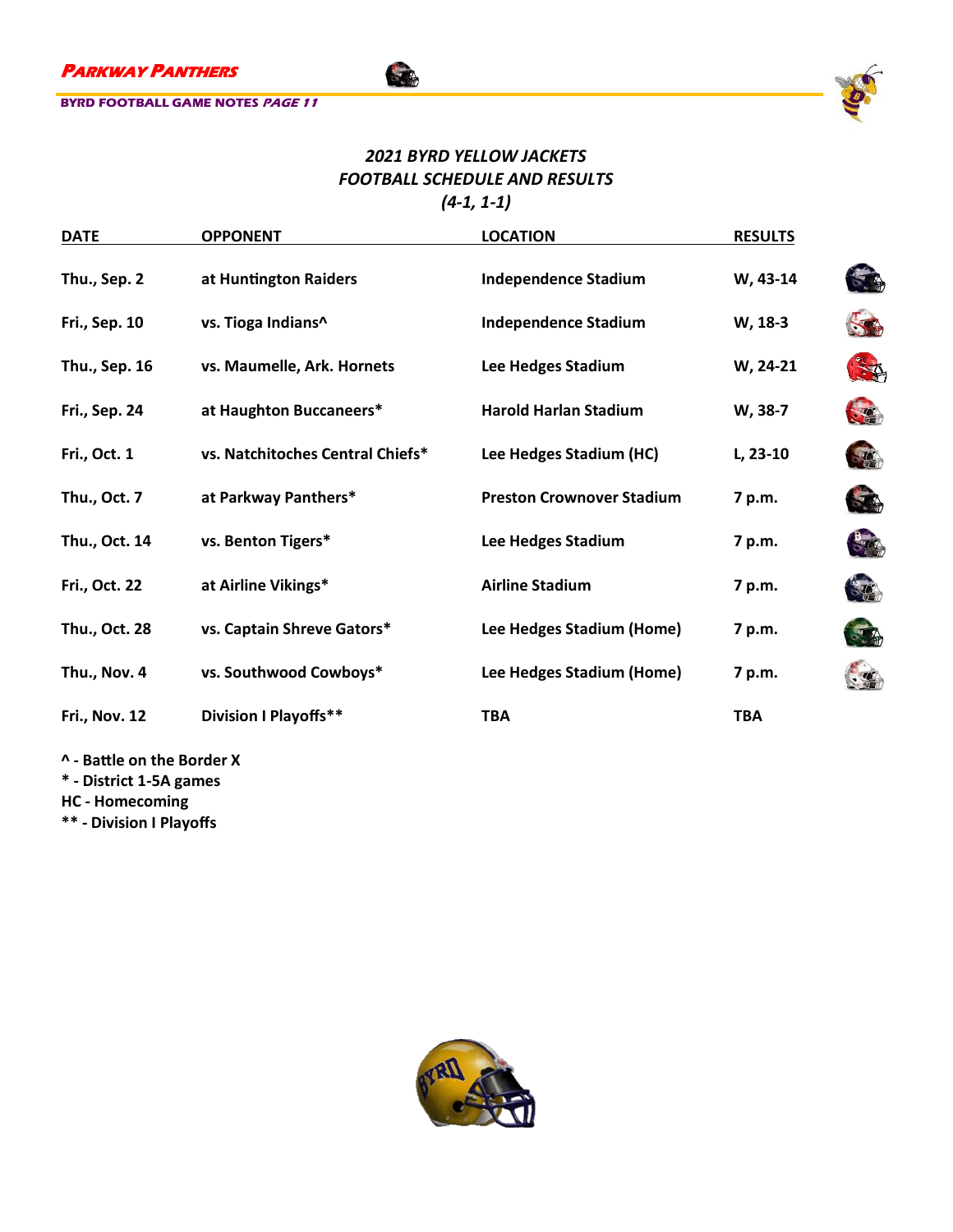



| SCORE BY QUARTERS<br>-------------------        | 1st<br>$- - -$ | 2nd<br>$- - -$ | $- - -$       | $- - -$           | 3rd 4th Total<br>$- - -$                                    |  |
|-------------------------------------------------|----------------|----------------|---------------|-------------------|-------------------------------------------------------------|--|
| Byrd Yellow Jackets.<br>Opponents               | 42<br>6        | 42<br>24       | 34<br>14      | 15<br>24          | 133<br>$\qquad \qquad \blacksquare$<br>68<br>$\blacksquare$ |  |
| TEAM STATISTICS                                 |                |                |               | <b>BYRD</b>       | <b>OPP</b>                                                  |  |
| $SCORING$                                       |                |                |               | 133               | 68                                                          |  |
| Points Per Game                                 |                |                |               | 26.6              | 13.6                                                        |  |
| Points Off Turnovers                            |                |                |               | 21                | 0                                                           |  |
| FIRST DOWNS<br>Rushing                          |                |                |               | 69<br>60          | 62<br>24                                                    |  |
| Passing                                         |                |                |               | 4                 | 33                                                          |  |
| Penalty                                         |                |                |               | 5                 | 5                                                           |  |
| RUSHING YARDAGE                                 |                |                |               | 1386              | 447                                                         |  |
| Yards gained rushing                            |                |                |               | 1478              | 557                                                         |  |
| Yards lost rushing                              |                |                |               | 92                | 110                                                         |  |
| Rushing Attempts                                |                |                |               | 244               | 136                                                         |  |
| Average Per Rush                                |                |                |               | 5.7               | 3.3                                                         |  |
| Average Per Game<br>TDs Rushing                 |                |                |               | 277.2<br>17       | 89.4<br>2                                                   |  |
| PASSING YARDAGE                                 |                |                |               | 129               | 765                                                         |  |
| Comp-Att-Int                                    |                |                |               | $11 - 22 - 0$     | $64 - 111 - 2$                                              |  |
| Average Per Pass                                |                |                |               | 5.9               | 6.9                                                         |  |
| Average Per Catch                               |                |                |               | 11.7              | 12.0                                                        |  |
| Average Per Game                                |                |                |               | 25.8              | 153.0                                                       |  |
| TDs Passing                                     |                |                |               | 0                 | 7                                                           |  |
| TOTAL OFFENSE                                   |                |                |               | 1515              | 1212                                                        |  |
| Total Plays                                     |                |                |               | 266<br>5.7        | 247<br>4.9                                                  |  |
| Average Per Play<br>Average Per Game            |                |                |               | 303.0             | 242.4                                                       |  |
| KICK RETURNS: #-Yards                           |                |                |               | 7-111             | 15-275                                                      |  |
| PUNT RETURNS: #-Yards                           |                |                |               | 6-193             | 4-30                                                        |  |
| INT RETURNS: #-Yards                            |                |                |               | $2 - \theta$      | 0-0                                                         |  |
| KICK RETURN AVERAGE                             |                |                |               | 15.9              | 18.3                                                        |  |
| PUNT RETURN AVERAGE                             |                |                |               | 32.2              | 7.5                                                         |  |
| INT RETURN AVERAGE                              |                |                |               | 0.0               | 0.0                                                         |  |
| FUMBLES-LOST<br>PENALTIES-Yards                 |                |                |               | $4 - 1$<br>39-389 | $4 - 3$<br>34-360                                           |  |
| Average Per Game                                |                |                |               | 77.8              | 72.0                                                        |  |
| PUNTS-Yards                                     |                |                |               | 17-638            | 23-720                                                      |  |
| Average Per Punt                                |                |                |               | 37.5              | 31.3                                                        |  |
| Net punt average                                |                |                |               | 34.6              | 22.9                                                        |  |
| KICKOFFS-Yards                                  |                |                |               | 25-1191           | 14-460                                                      |  |
| Average Per Kick                                |                |                |               | 47.6              | 32.9                                                        |  |
| Net kick average                                |                |                |               | 31.8<br>27:19     | 24.9<br>22:11                                               |  |
| TIME OF POSSESSION/Game<br>3RD-DOWN Conversions |                |                |               | 18/53             | 11/50                                                       |  |
| 3rd-Down Pct                                    |                |                |               | 34%               | 22%                                                         |  |
| 4TH-DOWN Conversions                            |                |                |               | 8/16              | 3/10                                                        |  |
| 4th-Down Pct                                    |                |                |               | 50%               | 30%                                                         |  |
| SACKS BY-Yards                                  |                |                |               | 4-30              | $2 - -1$                                                    |  |
| MISC YARDS                                      |                |                |               | 0                 | 0                                                           |  |
| TOUCHDOWNS SCORED                               |                |                |               | 18                | 9                                                           |  |
| FIELD GOALS-ATTEMPTS                            |                |                |               | $3 - 3$           | 1-2                                                         |  |
| ON-SIDE KICKS<br>RED-ZONE SCORES                |                |                | $(12-15)$ 80% | 0-0               | 0-0<br>$(4-5)$ 80%                                          |  |
| RED-ZONE TOUCHDOWNS                             |                |                | $(11-15)$     | 73%               | $(3-5) 60%$                                                 |  |
| PAT-ATTEMPTS                                    |                |                | $(14-17)$     | 82%               | (7-7) 100%                                                  |  |

## *2021 BYRD YELLOW JACKETS TEAM STATISTICS*

G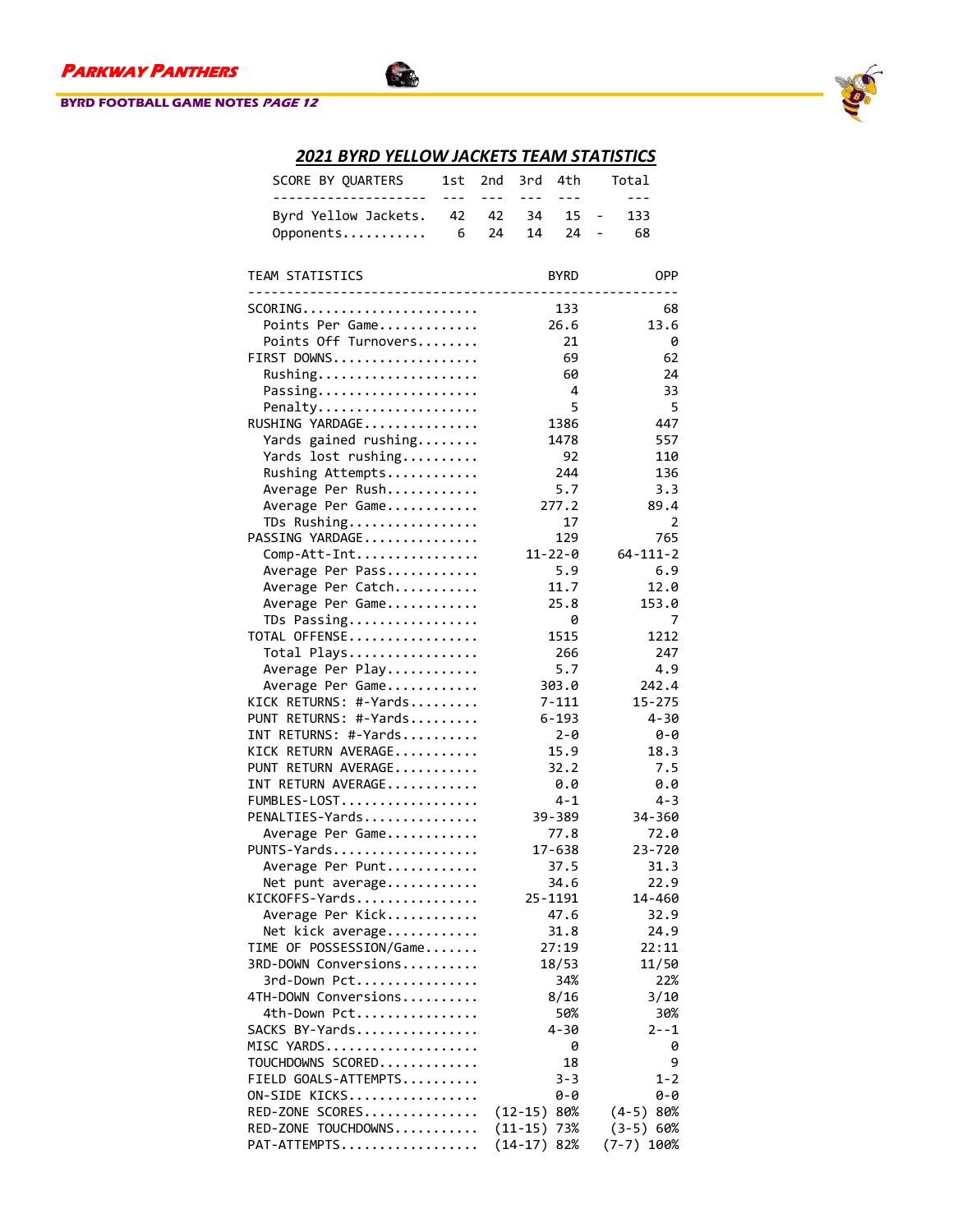

### **BYRD FOOTBALL GAME NOTES PAGE 13**



| RUSHING                                                                                                                               |                                            |                   |                                                                             |        |     |             | GP Att Gain Loss Net Avg TD Long Avg/G                                                            |                         |          |                 |              |
|---------------------------------------------------------------------------------------------------------------------------------------|--------------------------------------------|-------------------|-----------------------------------------------------------------------------|--------|-----|-------------|---------------------------------------------------------------------------------------------------|-------------------------|----------|-----------------|--------------|
| M. Ramsey                                                                                                                             | 5 46                                       |                   | 469                                                                         |        |     |             | 10 459 10.0 6                                                                                     |                         | 64       | 91.8            |              |
| D. Strickland 4                                                                                                                       |                                            | 63                | 359                                                                         |        |     | 3 356       | 5.7                                                                                               | $\overline{\mathbf{3}}$ | 58       | 89.0            |              |
| T. Nichols                                                                                                                            | $5^{\circ}$                                | 37                | $\begin{array}{ccc} 192 & 22 \\ 166 & 3 \\ 148 & 25 \\ 101 & 1 \end{array}$ |        |     |             | 170 4.6                                                                                           | 4                       | 39       | 34.0            |              |
| D. Poirier                                                                                                                            | 5                                          | 36                |                                                                             |        |     | 163         | 4.5                                                                                               | $\overline{\mathbf{3}}$ | 32       | 32.6            |              |
| L. Lambert                                                                                                                            | $\overline{\phantom{a}}$                   | 28                |                                                                             |        |     | 123         | 4.4                                                                                               | 0                       | 49       | 41.0            |              |
| L. Pons<br>J. Allen                                                                                                                   | $5\phantom{.0}$<br>$\overline{\mathbf{3}}$ | 23                | $5$ 22 1 21                                                                 |        |     | 100         | 4.3<br>4.2                                                                                        | $\mathbf{1}$<br>0       | 35       | 20.0<br>19 7.0  |              |
| W. Fox                                                                                                                                | 3 <sup>7</sup>                             |                   |                                                                             |        | - 0 | 21          |                                                                                                   | 0                       |          |                 |              |
| J.D. Gallman 3                                                                                                                        |                                            |                   | $\begin{array}{ccc} 3 & 21 \\ 1 & 0 \end{array}$                            |        |     | 0 0         |                                                                                                   | 7.0 0<br>0.0 0          |          | 12 7.0<br>0 0.0 |              |
| TEAM                                                                                                                                  |                                            |                   |                                                                             |        |     |             |                                                                                                   |                         |          |                 |              |
| IEAM<br>Total                                                                                                                         |                                            |                   |                                                                             |        |     |             | 3   2   0   27   -27   -13.5   0   0   -9.0<br>5   244   1478   92   1386   5.7   17   64   277.2 |                         |          |                 |              |
| Opponents 5 136 557 110 447                                                                                                           |                                            |                   |                                                                             |        |     |             |                                                                                                   | $3.3 \quad 2$           | 29       | 89.4            |              |
| PASSING GP Effic Cmp-Att-Int Pct Yds                                                                                                  |                                            |                   |                                                                             |        |     |             |                                                                                                   |                         |          |                 | TD Lng Avg/G |
| L. Lambert 3 85.77 5-12-0 41.7 63                                                                                                     |                                            |                   |                                                                             |        |     |             |                                                                                                   |                         | $\theta$ | 17              | 21.0         |
|                                                                                                                                       |                                            |                   |                                                                             |        |     |             |                                                                                                   |                         |          | 26              | 13.2         |
| L. Pons 5 115.44 6-10-0 60.0 66 0<br>Total 5 99.25 11-22-0 50.0 129 0                                                                 |                                            |                   |                                                                             |        |     |             |                                                                                                   |                         |          |                 | 26 25.8      |
| Opponents 5 132.76 64-111-2 57.7 765 7                                                                                                |                                            |                   |                                                                             |        |     |             |                                                                                                   |                         |          |                 | 57 153.0     |
|                                                                                                                                       |                                            |                   |                                                                             |        |     |             |                                                                                                   |                         |          |                 |              |
| GP No. Yds Avg TD Long Avg/G<br>RECEIVING                                                                                             |                                            |                   |                                                                             |        |     |             |                                                                                                   |                         |          |                 |              |
| L. Pons                                                                                                                               |                                            |                   | 5 3 41 13.7 0                                                               |        |     |             | 17                                                                                                | 8.2                     |          |                 |              |
| J. Dufrene                                                                                                                            |                                            |                   |                                                                             |        |     |             | - 8                                                                                               | 5.7                     |          |                 |              |
| T. Nichols                                                                                                                            |                                            |                   | 3 3 17 5.7 0<br>5 2 43 21.5 0                                               |        |     |             | 26                                                                                                | 8.6                     |          |                 |              |
| D. Strickland 4 1 17 17.0 0 17<br>C. Ridenour 4 1 6 6.0 0 6                                                                           |                                            |                   |                                                                             |        |     |             |                                                                                                   | $4.2$<br>1.5            |          |                 |              |
|                                                                                                                                       |                                            |                   |                                                                             |        |     |             |                                                                                                   |                         |          |                 |              |
| D. Poirier $\begin{array}{ccccccccc} 5 & 1 & 5 & 5.0 & 0 & 5 & 1.0 \\ \text{Total} & 5 & 11 & 129 & 11.7 & 0 & 26 & 25.8 \end{array}$ |                                            |                   |                                                                             |        |     |             |                                                                                                   |                         |          |                 |              |
|                                                                                                                                       |                                            |                   |                                                                             |        |     |             |                                                                                                   |                         |          |                 |              |
| Opponents 5 64 765 12.0 7 57 153.0                                                                                                    |                                            |                   |                                                                             |        |     |             |                                                                                                   |                         |          |                 |              |
| PUNT RETURNS No. Yds Avg TD Long                                                                                                      |                                            |                   |                                                                             |        |     |             |                                                                                                   |                         |          |                 |              |
| M. Ramsey 5                                                                                                                           |                                            | 187               |                                                                             | 37.4 1 |     | 79          |                                                                                                   |                         |          |                 |              |
| C. Jones                                                                                                                              |                                            |                   | $1 \t6 \t6.0 \t0$                                                           |        |     | - 0         |                                                                                                   |                         |          |                 |              |
| Total                                                                                                                                 |                                            | $6$ 193           |                                                                             | 32.2 1 |     | 79          |                                                                                                   |                         |          |                 |              |
| Opponents                                                                                                                             |                                            | 4 30              |                                                                             | 7.5    | 0   | 21          |                                                                                                   |                         |          |                 |              |
| INTERCEPTIONS No. Yds Avg TD Long<br>---------------------------                                                                      |                                            |                   |                                                                             |        |     |             |                                                                                                   |                         |          |                 |              |
| R. Todd                                                                                                                               | $\mathbf{1}$                               | $\theta$          |                                                                             | 0.0    | - 0 | 0           |                                                                                                   |                         |          |                 |              |
| J. Jordan 1 0<br>Total 2 0                                                                                                            |                                            |                   |                                                                             | 0.0    | 0   | 0           |                                                                                                   |                         |          |                 |              |
|                                                                                                                                       |                                            |                   |                                                                             | 0.0    | 0   | 0           |                                                                                                   |                         |          |                 |              |
| Opponents                                                                                                                             |                                            | $\theta$ $\theta$ |                                                                             | 0.0 0  |     | 0           |                                                                                                   |                         |          |                 |              |
| KICK RETURNS                                                                                                                          |                                            | No. Yds           |                                                                             |        |     | Avg TD Long |                                                                                                   |                         |          |                 |              |
| ----------------------------------<br>D. Poirier                                                                                      |                                            | 2                 | 13                                                                          | 6.5    | 0   | 7           |                                                                                                   |                         |          |                 |              |
| M. Ramsey                                                                                                                             |                                            | 2                 | 27                                                                          | 13.5   | 0   | 15          |                                                                                                   |                         |          |                 |              |
| L. Pons                                                                                                                               |                                            | 1                 | 16                                                                          | 16.0   | 0   | 16          |                                                                                                   |                         |          |                 |              |
| C. Jones                                                                                                                              |                                            | 1                 | 30                                                                          | 30.0   | 0   | 30          |                                                                                                   |                         |          |                 |              |
| D. Strickland                                                                                                                         |                                            | 1                 | 25                                                                          | 25.0   | 0   | 25          |                                                                                                   |                         |          |                 |              |
| Total                                                                                                                                 |                                            | 7<br>111          |                                                                             | 15.9   | 0   | 30          |                                                                                                   |                         |          |                 |              |
| Opponents                                                                                                                             | 15                                         | 275               |                                                                             | 18.3   | 0   | 53          |                                                                                                   |                         |          |                 |              |
| <b>FUMBLE RETURNS</b><br>--------------                                                                                               | No.                                        | Yds               |                                                                             |        |     | Avg TD Long |                                                                                                   |                         |          |                 |              |
| Total                                                                                                                                 |                                            | 0                 | 0                                                                           | 0.0    | 0   | 0           |                                                                                                   |                         |          |                 |              |
| Opponents                                                                                                                             |                                            | 0                 | 0                                                                           | 0.0    | 0   | 0           |                                                                                                   |                         |          |                 |              |

|                                 |                               |                                                                  |                   |               | ------- PATs -------     |        |              |                    |   |                                   |  |  |
|---------------------------------|-------------------------------|------------------------------------------------------------------|-------------------|---------------|--------------------------|--------|--------------|--------------------|---|-----------------------------------|--|--|
| <b>SCORING</b>                  |                               | TD D<br>FGs                                                      |                   |               |                          |        |              |                    |   | Kick Rush Rcv Pass DXP Saf Points |  |  |
| M. Ramsey                       |                               | $70-0$                                                           | 0-0               |               | 0-0                      |        | 0 0-0        | 0                  | 0 | 42                                |  |  |
| T. Nichols                      |                               | $\overline{4}$<br>0-0                                            |                   | 0-0           | 0-0                      | 0      | 0-0          | 0                  | 0 | 24                                |  |  |
| M. Hamauei                      | 0                             | $3 - 3$                                                          |                   | $13 - 13$     | 0-0                      | 0      | 0-0          | 0                  | 0 | 22                                |  |  |
| D. Poirier                      | $\overline{\mathbf{3}}$       | 0-0                                                              | 0-0               |               | 0-0                      | 0      | 0-0          | 0                  | 0 | 18                                |  |  |
| D. Strickland                   |                               | $\overline{3}$<br>0-0                                            | $\frac{1}{2}$ - 0 |               | 0-0                      | 0      | 0-0          | 0                  | 0 | 18                                |  |  |
| L. Pons                         |                               | 1<br>$0 - 0$                                                     |                   | 0-0           | 0-0                      | 0      | 0-0          | 0                  | 0 | 6                                 |  |  |
| <b>TEAM</b>                     |                               | 0<br>0-0                                                         |                   | 0-0           | 0-0                      | 0      | 0-0          | 0                  | 1 | $\overline{2}$                    |  |  |
| M. Booras                       |                               | 0<br>0-0                                                         |                   | $1 - 4$       | 0-0                      | 0      | 0-0          | 0                  | 0 | 1                                 |  |  |
| L. Lambert                      |                               | 0 0-0                                                            | $0 - 0$           |               | $0 - 1$ 0 0-0            |        |              | 0                  | 0 | 0                                 |  |  |
| Total                           |                               | $18$ 3-3 $14-17$                                                 |                   |               | $0-1$ 0 0-0<br>0-1 1 1-1 |        |              | 0                  | 1 | 133                               |  |  |
| Opponents                       |                               | $9 \t1 - 2$                                                      | $7 - 7$           |               |                          |        |              | 0                  | 1 | 68                                |  |  |
|                                 |                               |                                                                  |                   |               |                          |        |              |                    |   |                                   |  |  |
| TOTAL OFFENSE                   | G Plays Rush Pass Total Avg/G |                                                                  |                   |               |                          |        |              |                    |   |                                   |  |  |
| ------------------------------- |                               | 5 46 459                                                         |                   |               |                          |        |              |                    |   |                                   |  |  |
| M. Ramsey<br>D. Strickland 4    |                               |                                                                  | 356               | 0<br>0        | 459<br>356               |        | 91.8<br>89.0 |                    |   |                                   |  |  |
| L. Lambert                      | 3                             | 63<br>40                                                         | 123               | 63            | 186 62.0                 |        |              |                    |   |                                   |  |  |
| T. Nichols                      | $5^{\circ}$                   | 37                                                               | 170               | - 0           | 170 34.0                 |        |              |                    |   |                                   |  |  |
| L. Pons                         | 5                             | 33                                                               | 100               | 66            | 166 33.2                 |        |              |                    |   |                                   |  |  |
| D. Poirier                      | $\overline{\phantom{0}}$      | 36                                                               | 163               | $\theta$      | 163 32.6                 |        |              |                    |   |                                   |  |  |
| J. Allen                        | 3 <sup>7</sup>                |                                                                  | $5\qquad21$       |               |                          | 21 7.0 |              |                    |   |                                   |  |  |
| W. Fox                          | 3                             | $\overline{\mathbf{3}}$                                          | - 21              | $\theta$<br>0 | 21                       |        | 7.0          |                    |   |                                   |  |  |
| <b>TEAM</b>                     |                               | $2^{\circ}$                                                      | $-27$             | 0             | $-27 - 9.0$              |        |              |                    |   |                                   |  |  |
| Total                           |                               |                                                                  |                   | 266 1386 129  | 1515 303.0               |        |              |                    |   |                                   |  |  |
| Opponents                       |                               | $\begin{array}{ccc} 3 & 2 \\ 5 & 266 \ 1 \\ 5 & 247 \end{array}$ | 447               | 765           | 1212 242.4               |        |              |                    |   |                                   |  |  |
|                                 |                               |                                                                  |                   |               |                          |        |              |                    |   |                                   |  |  |
| ALL PURPOSE                     |                               | G Rush Rec                                                       |                   | PR            | KOR                      | IR     |              | Tot Avg/G          |   |                                   |  |  |
|                                 |                               |                                                                  |                   |               |                          |        |              |                    |   |                                   |  |  |
| M. Ramsey                       | 5                             | 459                                                              | - 0               | 187           | 27                       | 0      |              | 673 134.6          |   |                                   |  |  |
| D. Strickland                   |                               | 4 356<br>4 356<br>5 170                                          | 17                | 0             | 25                       | 0      | 398          | 99.5               |   |                                   |  |  |
| T. Nichols                      |                               |                                                                  | 43                | 0             | - 0                      | 0      | 213          | 42.6               |   |                                   |  |  |
| D. Poirier                      | 5                             | 163                                                              | 5                 | 0             | 13                       | 0      | 181          | 36.2               |   |                                   |  |  |
| L. Pons                         | 5                             | 100                                                              | 41                | 0             | 16                       | 0      | 157          | 31.4               |   |                                   |  |  |
| L. Lambert                      | 3                             | 123                                                              | - 0               | 0             | 0                        | 0      | 123          | 41.0               |   |                                   |  |  |
| C. Jones                        | 5                             | - 0                                                              | 0                 | 6             | 30                       | 0      | 36<br>21     | 7.2                |   |                                   |  |  |
| J. Allen                        | 3                             | 21                                                               | - 0               | 0             | 0                        | 0      |              | 7.0                |   |                                   |  |  |
| W. Fox                          | $\overline{3}$                | 21                                                               | - 0               | 0             | 0                        |        | 0 21         | 7.0                |   |                                   |  |  |
| J. Dufrene                      | 3                             | $\theta$                                                         | 17                | 0             | 0                        | 0      | 17           | 5.7                |   |                                   |  |  |
| C. Ridenour<br><b>TEAM</b>      |                               | 4 0<br>$3 - 27$                                                  | 6<br>0            | 0<br>0        | 0<br>0                   | 0      | 6            | 1.5<br>$-27 - 9.0$ |   |                                   |  |  |
| Total                           |                               | 5 1386                                                           | 129               | 193           | 111                      | 0      | 0 1819 363.8 |                    |   |                                   |  |  |
| Opponents                       | 5                             | 447                                                              | 765               | 30            | 275                      |        | 0 1517 303.4 |                    |   |                                   |  |  |
|                                 |                               |                                                                  |                   |               |                          |        |              |                    |   |                                   |  |  |

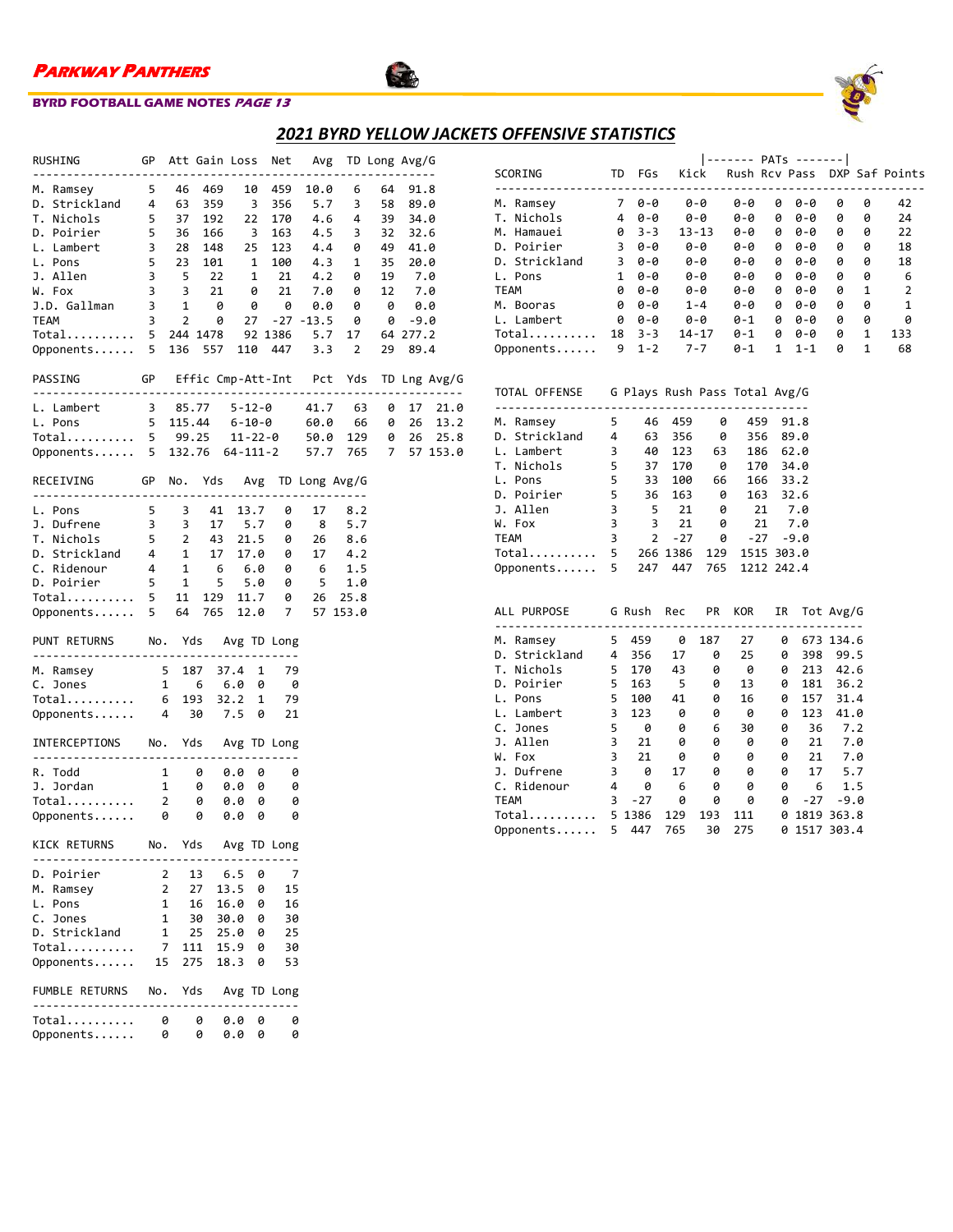

### *2021 BYRD YELLOW JACKETS DEFENSIVE STATISTICS*

|                                |    |                |                |                   |                      | --------Tackles--------   -Sacks-   ---Pass Def---   -Fumbles-  Blkd |              |                |                                             |              |              |   |
|--------------------------------|----|----------------|----------------|-------------------|----------------------|----------------------------------------------------------------------|--------------|----------------|---------------------------------------------|--------------|--------------|---|
| DEFENSIVE LEADERS              |    |                |                | GP Solo Ast Total | TFL/Yds              |                                                                      |              |                | No-Yds Int-Yds BrUp QBH Rcv-Yds FF Kick Saf |              |              |   |
| B. Brossette<br>9              | 5  | 31             | 12             | 43                | $2.0 - 3$            |                                                                      |              |                |                                             |              |              |   |
| R. Todd                        |    |                |                |                   |                      |                                                                      |              | 1              |                                             |              |              |   |
| 6                              | 5  | 20             | $\overline{7}$ | 27                | $4.0 - 11$           | $1.0 - 4$                                                            | 1-0          | 4              |                                             | $\mathbf{1}$ |              |   |
| 39 C. Jones                    | 5  | 16             | 5              | 21                | $2.0 - 9$            |                                                                      |              | $\bullet$      |                                             |              | 1            |   |
| 15 W. Whitman                  | 5  | 15             | 5              | 20                | $1.0 - 3$            |                                                                      |              | 2              |                                             |              |              |   |
| 21 J. Jordan                   | 5. | 15             | 4              | 19                |                      |                                                                      | $1 - \theta$ |                |                                             |              |              |   |
| J. Lacour<br>8                 | 5  | 13             | 4              | 17                |                      |                                                                      |              | 3              |                                             |              |              |   |
| 90 I. Ford                     | 5  | 14             | 1              | 15                | $3.0 - 15$           | $1.0 - 10$                                                           |              | 1              |                                             |              |              |   |
| 99 B. Martinson                | 5  | 8              | 5              | 13                | $1.0 - 2$            |                                                                      |              |                |                                             |              |              |   |
| 35 A. Sollazzo                 | 5  | 9              | 3              | 12                | $2.0 - 5$            |                                                                      |              |                |                                             |              |              |   |
| Ja. Partington<br>$\mathbf{1}$ | 5  | 7              | 5              | 12                | $3.0 - 16$           | $1.5 - 8$                                                            |              |                |                                             |              |              |   |
| 93 B. Belanger                 | 5  | 6              | $\overline{2}$ | 8                 | $2.0 - 9$            | $1.0 - 8$                                                            |              |                |                                             |              |              |   |
| 95 L. Trosclair                | 5  | 5              | $\overline{2}$ | 7                 |                      |                                                                      |              |                |                                             |              |              |   |
| 58 C. Wibben                   | 2  | 4              | $\overline{2}$ | 6                 | $2.0 - 11$           |                                                                      |              |                |                                             |              |              |   |
| 14 L. Taylor                   | 4  | 5              | $\mathbf{1}$   | 6                 | $\ddot{\phantom{0}}$ |                                                                      |              | 1              | 1-0                                         |              |              |   |
| 23 W. Watkins                  | 4  | 6              |                | 6                 | $1.0 - 6$            |                                                                      |              | $\overline{2}$ |                                             |              |              |   |
| 46 A. Fullwood                 | 2  | $\overline{2}$ | $\mathbf{1}$   | 3                 |                      |                                                                      |              |                |                                             |              |              |   |
| 25 Ju. Partington              | 2  | 3              |                | 3                 |                      |                                                                      |              |                |                                             |              |              |   |
| 24 P. Stephens                 | 3  | $\mathbf{1}$   | $\mathbf{1}$   | 2                 |                      |                                                                      |              |                |                                             |              |              |   |
| 4 T. Poland                    | 3  | $\overline{2}$ |                | 2                 |                      |                                                                      |              |                |                                             |              |              |   |
| 92 J. Myles                    | 1  | $\mathbf{1}$   | 1              | $\overline{2}$    | $1.0 - 2$            |                                                                      |              |                |                                             |              |              |   |
| 36 J. Davis                    | 1  | 1              |                | 1                 |                      |                                                                      |              |                |                                             |              |              |   |
| TM TEAM                        | 3  | 1              |                | 1                 |                      |                                                                      |              |                | 2-0                                         |              |              | 1 |
| 19 R. Sepulvado                | 2  |                | 1              | 1                 |                      |                                                                      |              |                |                                             |              |              |   |
| 16 B. Daniels                  | 1  | 1              |                | 1                 |                      |                                                                      |              |                |                                             |              |              |   |
| 45 J. Rushing                  | 1  | 1              |                | 1                 | $1.0 - 3$            |                                                                      |              |                |                                             |              |              |   |
| 13 J. Dufrene                  | 3  | 1              |                | $\mathbf{1}$      |                      |                                                                      |              |                |                                             |              |              |   |
| 40 G. Gulett                   | 1  | 1              |                | $\mathbf{1}$      |                      |                                                                      |              |                |                                             |              |              |   |
| 30 D. Poirier                  | 5  | $\mathbf{1}$   |                | $\mathbf{1}$      |                      |                                                                      |              |                |                                             |              |              |   |
| 20 M. Hamauei                  | 4  | 1              |                | 1                 |                      |                                                                      |              |                |                                             |              |              |   |
| M. Ramsey<br>$7^{\circ}$       | 5  | $\mathbf{1}$   |                | $\mathbf{1}$      |                      |                                                                      |              |                |                                             |              |              |   |
| Total                          | 5  | 192            | 62             | 254               | $25 - 95$            | $4 - 30$                                                             | $2 - \theta$ | 14             | 3-0                                         | $\mathbf{1}$ | $\mathbf{1}$ | 1 |
| Opponents                      | 5  | 208            | 80             | 288               | $17 - 48$            | $2 - -1$                                                             |              | $\overline{2}$ | $1 - \theta$                                |              |              | 1 |
|                                |    |                |                |                   |                      |                                                                      |              |                |                                             |              |              |   |

S

### *2021 BYRD YELLOW JACKETS KICKING STATISTICS*

| FIELD GOALS         | FGM-FGA Pct 01-19 20-29 30-39 40-49 50-99 Lg Blk |               |     |                     |                          |                  |     |    |          | PUNTING            |          | No. Yds    | Avg Long     |          | TB |          | FC I20 Blkd |                     |
|---------------------|--------------------------------------------------|---------------|-----|---------------------|--------------------------|------------------|-----|----|----------|--------------------|----------|------------|--------------|----------|----|----------|-------------|---------------------|
| M. Hamauei          |                                                  | $3 - 3$ 100.0 | 0-0 | 0-0                 | $1 - 1$                  | $2 - 2$          | 0-0 | 42 | <b>0</b> | M. Booras          | 17       | 638        | 37.5         | 46       |    | 3.       | 5           | - 0                 |
| FG SEQUENCE         |                                                  |               |     | Byrd Yellow Jackets |                          | <b>OPPONENTS</b> |     |    |          | Total<br>Opponents | 17<br>23 | 638<br>720 | 37.5<br>31.3 | 46<br>62 | ø  | 3        | 5<br>3      | - 0<br>$\mathbf{1}$ |
| Huntington Raiders  |                                                  |               |     |                     | $\overline{\phantom{0}}$ |                  |     |    |          | KICKOFFS           | No.      | Yds        |              | Avg TB   | 0B | Retn     |             | Net YdLn            |
| Tioga Indians       | $\overline{\phantom{a}}$                         |               |     |                     | (27)                     |                  |     |    |          |                    |          |            |              |          |    |          |             |                     |
| Maumelle Hornets    |                                                  | (42)          |     |                     | $\overline{\phantom{0}}$ |                  |     |    |          | M. Hamauei         | 19       | 933        | 49.1         | 5.       |    |          |             |                     |
| Haughton Buccaneers |                                                  | (37)          |     |                     | $\overline{\phantom{a}}$ |                  |     |    |          | M. Booras          | 6        | 258        | 43.0         | 1        | 0  |          |             |                     |
| Natchitoches Chiefs | (41)                                             |               |     | 31                  |                          |                  |     |    | Total    | 25                 | 1191     | 47.6       | 6            |          |    | 275 31.8 | -28         |                     |
|                     |                                                  |               |     |                     |                          |                  |     |    |          | Opponents          | 14       | 460        | 32.9         | ø        |    |          | 111 24.9    | 35                  |

Numbers in (parentheses) indicate field goal was made.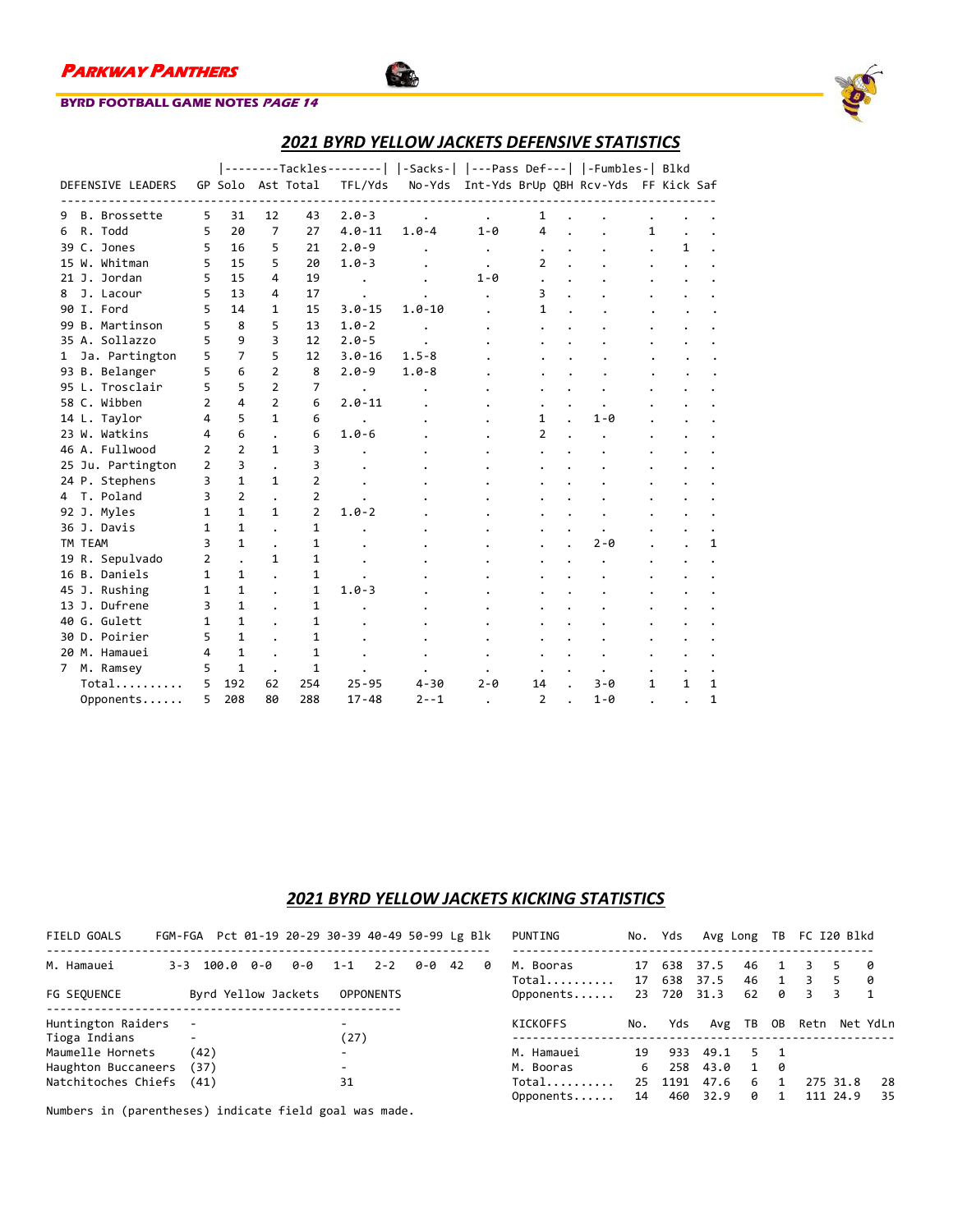### **BYRD FOOTBALL GAME NOTES PAGE 15**



### *2021 BYRD YELLOW JACKETS TEAM SUPERLATIVES*

### *CATEGORY HIGH LOW*

Points Scored 43 vs. Huntington 10 vs. Natchitoches Central First Downs 18 vs. Huntington 8 vs. Natchitoches Central Total Yards 451 vs. Huntington 146 vs. Natchitoches Central Rushing Yards 442 vs. Huntington 97 vs. Natchitoches Central Rushing Attempts 57 vs. Tioga 39 vs. Natchitoches Central RUSHING TDS **6 vs. HUNTINGTON** 6 vs. HUNTINGTON **1** vs. Natchitoches Central Passing Yards 58 vs. Haughton 58 vs. Haughton 5 vs. Tioga Pass Attempts The Community of the Community State and State 8 vs. Haughton 2 vs. Huntington, Maumelle PASS COMPLETIONS **FIGURE 1 VS. THREE TEAMS** 5 VS. HAUGHTON **1** vs. Three teams PASSING TDS ON SERVE TEAMS AND THE SERVE TEAMS ON SERVE TEAMS ON SERVE TEAMS ON SERVE TEAMS ON SERVE TEAMS ON SERVE TEAMS ON SERVE TEAMS ON SERVE TEAMS ON SERVE TEAMS ON SERVE TEAMS ON SERVE TEAMS ON SERVE TEAMS ON SERVE T Interceptions 0 vs. five teams

PUNTS **12 STAR CONTENTS CONTENTS CONTRAL 1 VS. HUNTINGTON** 5 VS. MAUMELLE, NATCHITOCHES CENTRAL 1 VS. HUNTINGTON PUNTING AVERAGE (2 PUNTS MIN) 40.3 vs. HAUGHTON 36.6 vs. MAUMELLE Fumbles 1 vs. three teams 0 vs. Tioga, Maumelle FUMBLES LOST **1 vs. HAUGHTON** 1 vs. HAUGHTON **1 vs. THREE TEAMS** Penalties 9 vs. Huntington 6 vs. Haughton PENALTY YARDS **106 vs. TIOGA** 42 vs. HAUGHTON 42 vs. HAUGHTON

Total Plays 61 vs. Tioga 45 vs. Maumelle, Natchitoches Central

*CATEGORY PLAYER* Rush Yards 206, Devon Strickland vs. Huntington Rush Attempts 24, Devon Strickland vs. Huntington Rush TDs 2, five players vs. four teams LONGEST RUSH 64, MITCHELL RAMSEY VS. MAUMELLE Pass Yards 58, Logan Pons vs. Haughton PASS ATTEMPTS 8. LOGAN PONS VS. HAUGHTON Pass Completions 5, Logan Pons vs. Haughton Pass TDs 0 Longest Reception 26, Tyler Nichols vs. Haughton RECEIVING YARDS 43, TYLER NICHOLS VS. HAUGHTON Receptions 2, three players vs. two teams RECEIVING TDS 0 FIELD GOALS 1, MICHAEL HAMAUEI VS. THREE TEAMS Longest FG 42, Michael Hamauei vs. Maumelle Tackles 13, Brooks Brossette vs. Natchitoches Tackles for loss 2, three players vs. two teams SACKS 1, FOUR PLAYERS VS. TWO TEAMS PASS BREAKUPS 3, RYAN TODD VS. MAUMELLE Interceptions 1, two players vs. Haughton FUMBLE RECOVERIES 1, THREE PLAYERS VS. THREE TEAMS

### *BYRD INDIVIDUAL GAME HIGHS OPPONENT INDIVIDUAL GAME HIGHS*

*CATEGORY PLAYER* RUSH YARDS 132, CAYLIN DEMARS, NATCHITOCHES CENTRAL Rush Attempts 28, Caylin Demars, Natchitoches Central Rush TDs 1, two players, two teams LONGEST RUSH 29, CAYLIN DEMARS, NATCHITOCHES CENTRAL PASS YARDS 266, WESTON PIERCE, MAUMELLE PASS ATTEMPTS 31, WESTON PIERCE, MAUMELLE PASS COMPLETIONS 21, WESTON PIERCE, MAUMELLE PASS TDS 2, THREE PLAYERS, THREE TEAMS Longest Reception 57, Joshua Sewell, Haughton RECEIVING YARDS 155, RODERICK WATTS, MAUMELLE RECEPTIONS 11, RODERICK WATTS, MAUMELLE<br>RECEIVING TDS 2. JUSTIN AARON. NATCHITOCHES 2, JUSTIN AARON, NATCHITOCHES CENTRAL Field Goals 1, Ben Doughty, Tioga Longest FG 27, Ben Doughty, Tioga TACKLES 10, TWO PLAYERS, TWO TEAMS Tackles for loss 3, Jake Pieri, Haughton SACKS 1, TWO PLAYERS, TWO TEAMS PASS BREAKUPS 1, TWO PLAYERS, TWO TEAMS Interceptions 0 FUMBLE RECOVERIES 1, TEAM, HAUGHTON

### *2021 FRIERSON FAMILY PLAYERS OF THE GAME*

| HUNTINGTON          | TIOGA                    | <b>MAUMELLE</b>    | HAUGHTON              | NATCHITOCHES CENTRAL |
|---------------------|--------------------------|--------------------|-----------------------|----------------------|
| O: Devon Strickland | O: T. Nichols, M. Ramsey | O: Mitchell Ramsey | O: Logan Pons         | O: Devon Strickland  |
| D: Brooks Brossette | D: Ryan Todd             | D: Ryan Todd       | D: Brooks Brossette   | D: Brooks Brossette  |
| S: Michael Hamaeui  | S: Devon Strickland      | S: Michael Hamauei | S: Michael Hamauei    | S: Michael Hamauei   |
| PARKWAY             | <b>BENTON</b>            | <b>AIRLINE</b>     | <b>CAPTAIN SHREVE</b> | SOUTHWOOD            |